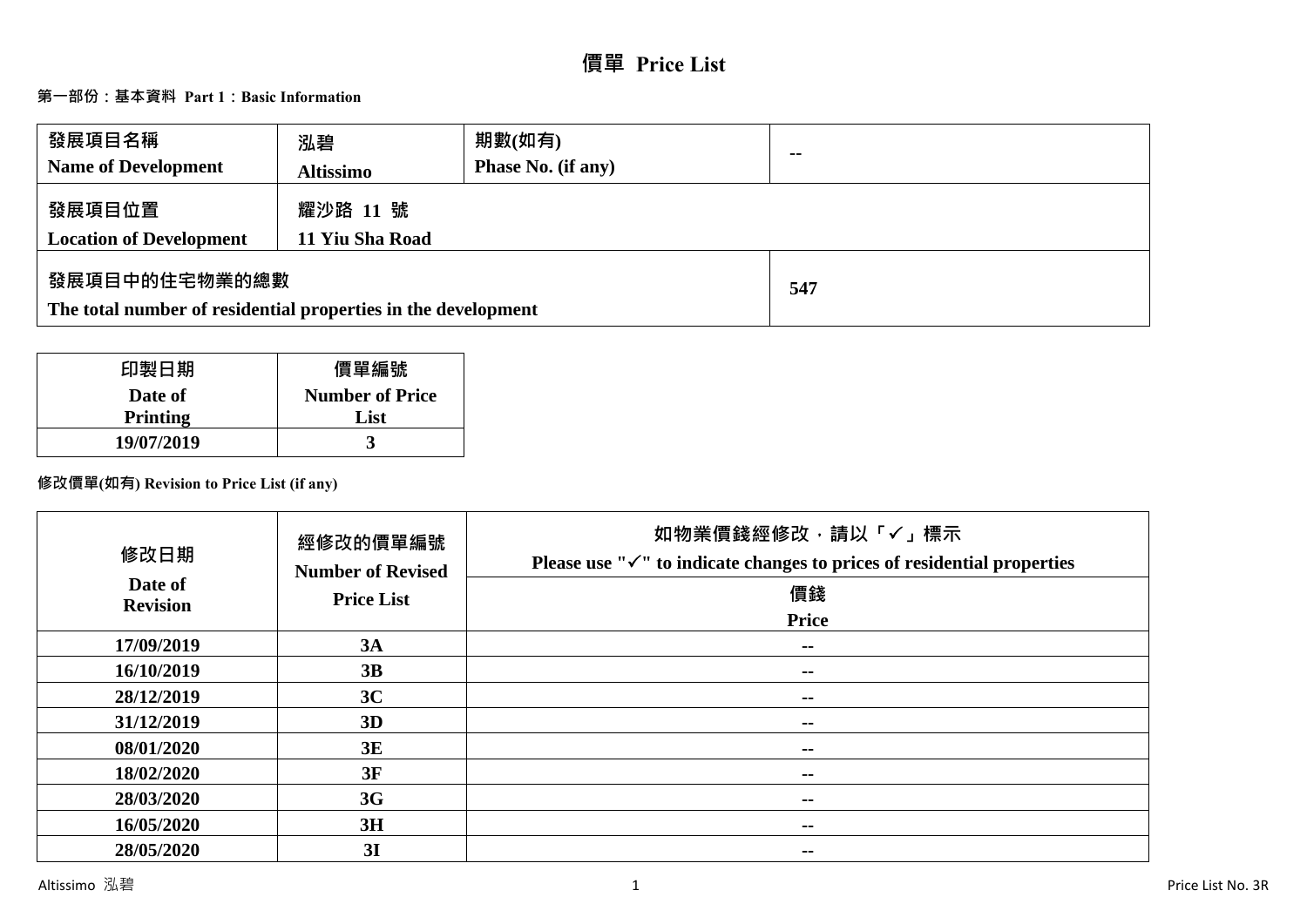| 27/06/2020 | 3J        | $- -$         |
|------------|-----------|---------------|
| 04/07/2020 | 3K        | $\sim$        |
| 30/07/2020 | 3L        | $\sim$        |
| 27/09/2020 | 3M        | $\sim$ $\sim$ |
| 10/10/2020 | 3N        | $\sim$ $\sim$ |
| 11/12/2020 | 30        | $- -$         |
| 10/01/2021 | 3P        | $- -$         |
| 22/01/2021 | <b>3Q</b> | $- -$         |
| 03/05/2021 | 3R        |               |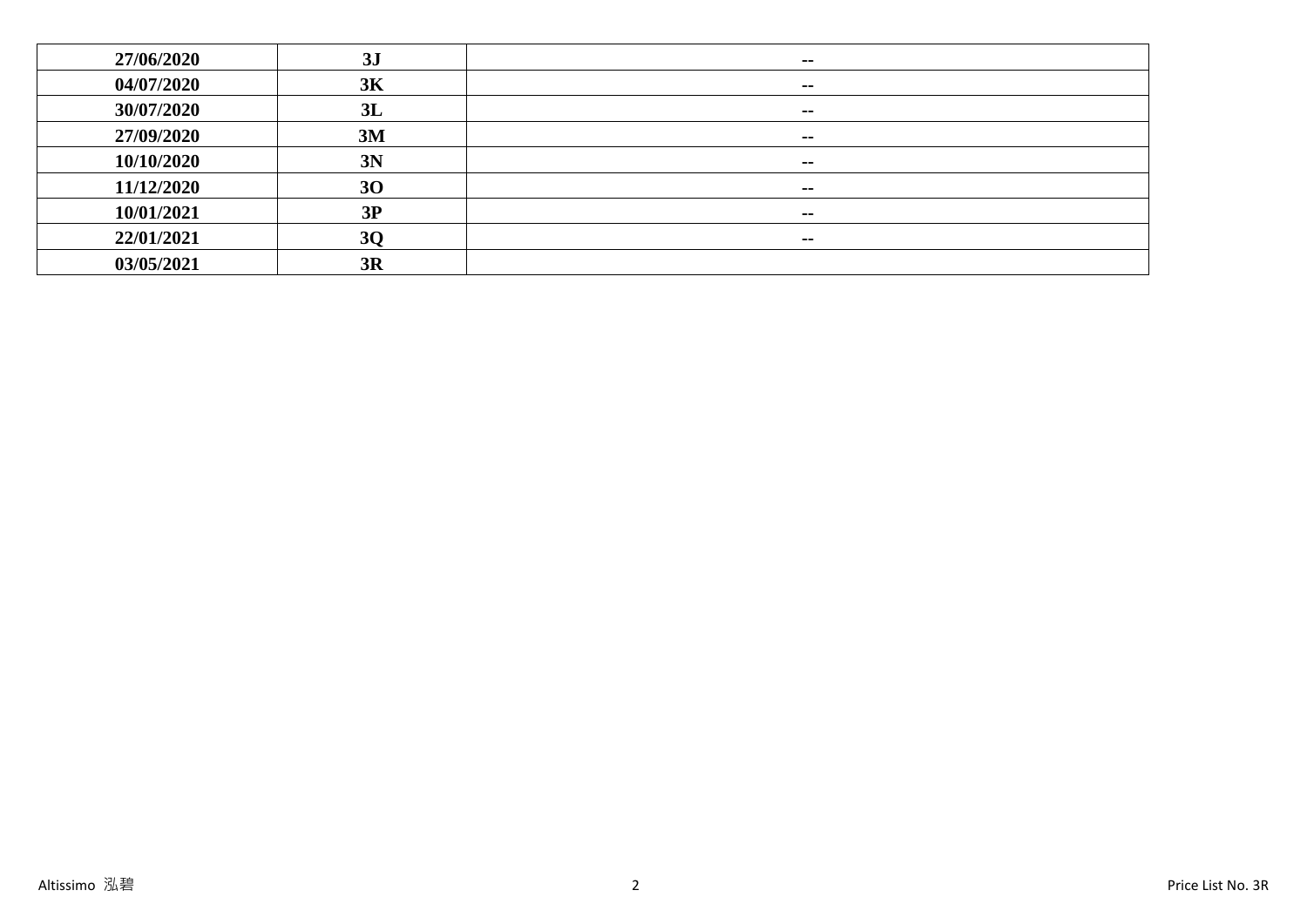# 第二部份:面積及售價資料 Part 2: Information on Area and Price

| Description of Residential | 物業的描述<br>Property |             | 實用面積<br>(包括露台,工作平台及陽台 如有)<br>平方米(平方呎)                                                                 | 售價(元)        | 實用面積<br>每平方米/呎售價<br>元·每平方米                                                     |                                            |                     |    | 其他指明項目的面積(不計算入實用面積)      | 平方米(平方呎)<br>sq. metre (sq. ft.) |                         |            | Area of other specified items (Not included in the Saleable Area) |               |            |
|----------------------------|-------------------|-------------|-------------------------------------------------------------------------------------------------------|--------------|--------------------------------------------------------------------------------|--------------------------------------------|---------------------|----|--------------------------|---------------------------------|-------------------------|------------|-------------------------------------------------------------------|---------------|------------|
| 大廈名稱<br>Block<br>Name      | 樓層<br>Floor       | 單位<br>Unit  | Saleable Area<br>(including balcony, utility platform and<br>verandah, if any)<br>sq. metre (sq. ft.) | Price $(\$)$ | (元·每平方呎)<br>Unit Rate of Saleable Area<br>\$ per sq. metre<br>$$$ per sq. ft.) | 空調機房<br>Air-<br>Conditioning<br>plant room | 窗台<br>Bay<br>window | 閣樓 | 平台<br>Cockloft Flat roof | 花園<br>Garden                    | 停車位<br>Parking<br>space | 天台<br>Roof | 梯屋<br>Stairhood                                                   | 前庭<br>Terrace | 庭院<br>Yard |
| T <sub>1</sub>             |                   | $\mathsf C$ | 44.154 (475)<br>露台 Balcony: 2.000 (22);<br>工作平台 Utility Platform: 1.500 (16)                          | 8,796,000    | 199,212 (18,518)                                                               |                                            |                     |    |                          |                                 |                         |            |                                                                   |               |            |
| T <sub>1</sub>             |                   | $\mathbf F$ | 80.725 (869)<br>露台 Balcony: 2.825 (30);<br>工作平台 Utility Platform: 1.500 (16)                          | 15,797,000   | 195,689 (18,178)                                                               |                                            |                     |    |                          |                                 |                         |            |                                                                   |               |            |
| T <sub>1</sub>             |                   | H           | 81.029 (872)<br>露台 Balcony: 2.907 (31);<br>工作平台 Utility Platform: 1.500 (16)                          | 16,215,000   | 200,114 (18,595)                                                               |                                            |                     |    |                          |                                 |                         |            |                                                                   |               |            |
| T1                         | 2                 | $\mathbf C$ | 44.154 (475)<br>露台 Balcony: 2.000 (22);<br>工作平台 Utility Platform: 1.500 (16)                          | 8,814,000    | 199,620 (18,556)                                                               |                                            |                     |    |                          |                                 |                         |            |                                                                   |               |            |
| T1                         | 2                 | $\mathbf F$ | 80.725 (869)<br>露台 Balcony: 2.825 (30);<br>工作平台 Utility Platform: 1.500 (16)                          | 15,828,000   | 196,073 (18,214)                                                               |                                            |                     |    |                          |                                 |                         |            |                                                                   |               |            |
| T1                         | $\overline{2}$    | H           | 81.029 (872)<br>露台 Balcony: 2.907 (31);<br>工作平台 Utility Platform: 1.500 (16)                          | 16,248,000   | 200,521 (18,633)                                                               |                                            |                     |    |                          |                                 |                         |            |                                                                   |               |            |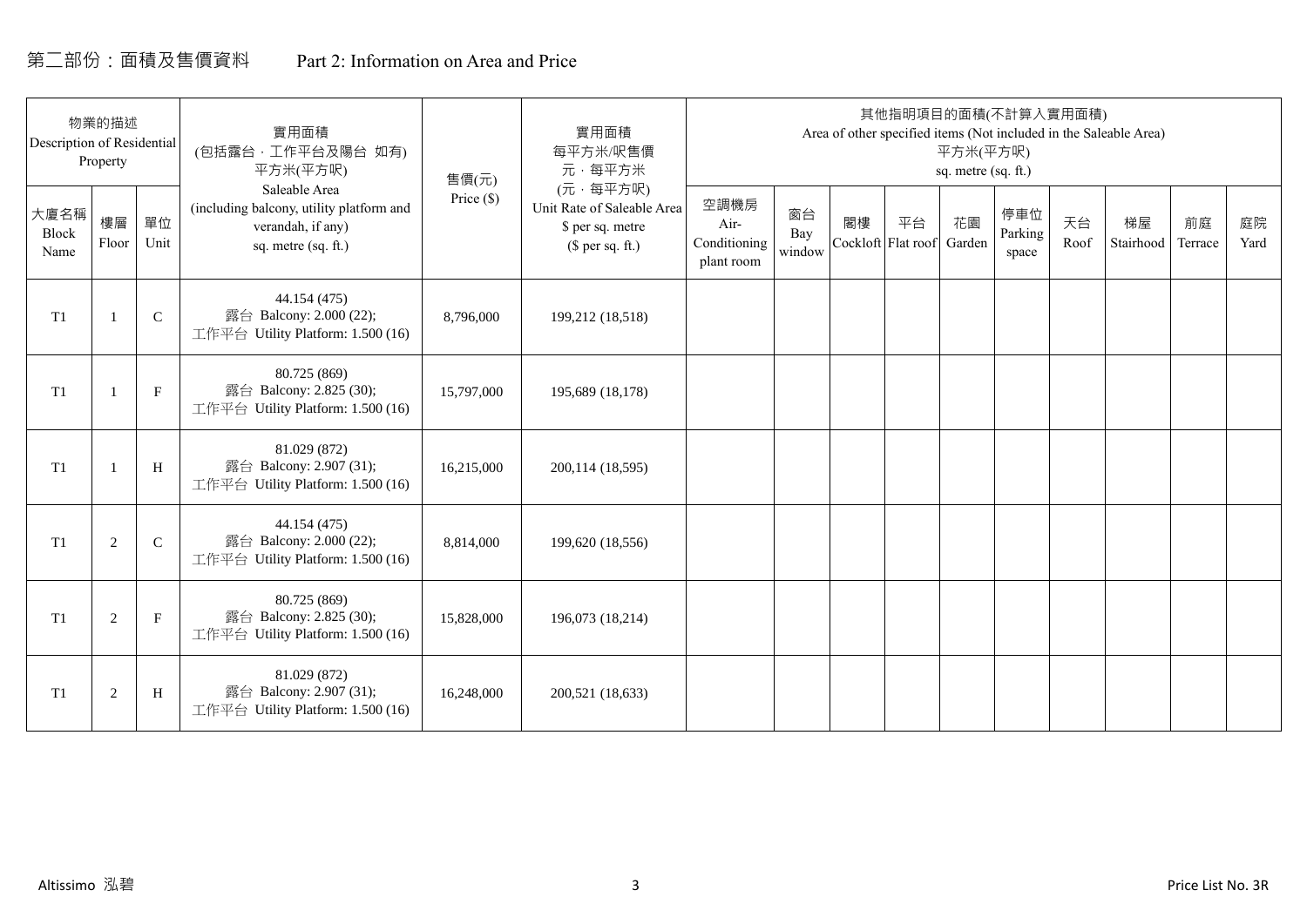| Description of Residential | 物業的描述<br>Property |              | 實用面積<br>(包括露台,工作平台及陽台 如有)<br>平方米(平方呎)                                                                 | 售價(元)      | 實用面積<br>每平方米/呎售價<br>元·每平方米                                                     |                                            |                     |                          |    | 平方米(平方呎)<br>sq. metre (sq. ft.) | 其他指明項目的面積(不計算入實用面積)     |            | Area of other specified items (Not included in the Saleable Area) |               |            |
|----------------------------|-------------------|--------------|-------------------------------------------------------------------------------------------------------|------------|--------------------------------------------------------------------------------|--------------------------------------------|---------------------|--------------------------|----|---------------------------------|-------------------------|------------|-------------------------------------------------------------------|---------------|------------|
| 大廈名稱<br>Block<br>Name      | 樓層<br>Floor       | 單位<br>Unit   | Saleable Area<br>(including balcony, utility platform and<br>verandah, if any)<br>sq. metre (sq. ft.) | Price (\$) | (元·每平方呎)<br>Unit Rate of Saleable Area<br>\$ per sq. metre<br>$$$ per sq. ft.) | 空調機房<br>Air-<br>Conditioning<br>plant room | 窗台<br>Bay<br>window | 閣樓<br>Cockloft Flat roof | 平台 | 花園<br>Garden                    | 停車位<br>Parking<br>space | 天台<br>Roof | 梯屋<br>Stairhood                                                   | 前庭<br>Terrace | 庭院<br>Yard |
| T <sub>1</sub>             | 3                 | $\mathsf{C}$ | 44.154 (475)<br>露台 Balcony: 2.000 (22);<br>工作平台 Utility Platform: 1.500 (16)                          | 8,830,000  | 199,982 (18,589)                                                               |                                            |                     |                          |    |                                 |                         |            |                                                                   |               |            |
| T <sub>1</sub>             | 3                 | $_{\rm F}$   | 80.725 (869)<br>露台 Balcony: 2.825 (30);<br>工作平台 Utility Platform: 1.500 (16)                          | 15,860,000 | 196,469 (18,251)                                                               |                                            |                     |                          |    |                                 |                         |            |                                                                   |               |            |
| T1                         | 3                 | H            | 81.029 (872)<br>露台 Balcony: 2.907 (31);<br>工作平台 Utility Platform: 1.500 (16)                          | 16,280,000 | 200,916 (18,670)                                                               |                                            |                     |                          |    |                                 |                         |            |                                                                   |               |            |
| T1                         | 5                 | $\mathsf{C}$ | 44.154 (475)<br>露台 Balcony: 2.000 (22);<br>工作平台 Utility Platform: 1.500 (16)                          | 8,848,000  | 200,390 (18,627)                                                               |                                            |                     |                          |    |                                 |                         |            |                                                                   |               |            |
| T1                         | 5                 | H            | 81.029 (872)<br>露台 Balcony: 2.907 (31);<br>工作平台 Utility Platform: 1.500 (16)                          | 16,427,000 | 202,730 (18,838)                                                               |                                            |                     |                          |    |                                 |                         |            |                                                                   |               |            |
| T <sub>1</sub>             | 6                 | $\mathsf{C}$ | 44.154 (475)<br>露台 Balcony: 2.000 (22);<br>工作平台 Utility Platform: 1.500 (16)                          | 8,883,000  | 201,182 (18,701)                                                               |                                            |                     |                          |    |                                 |                         |            |                                                                   |               |            |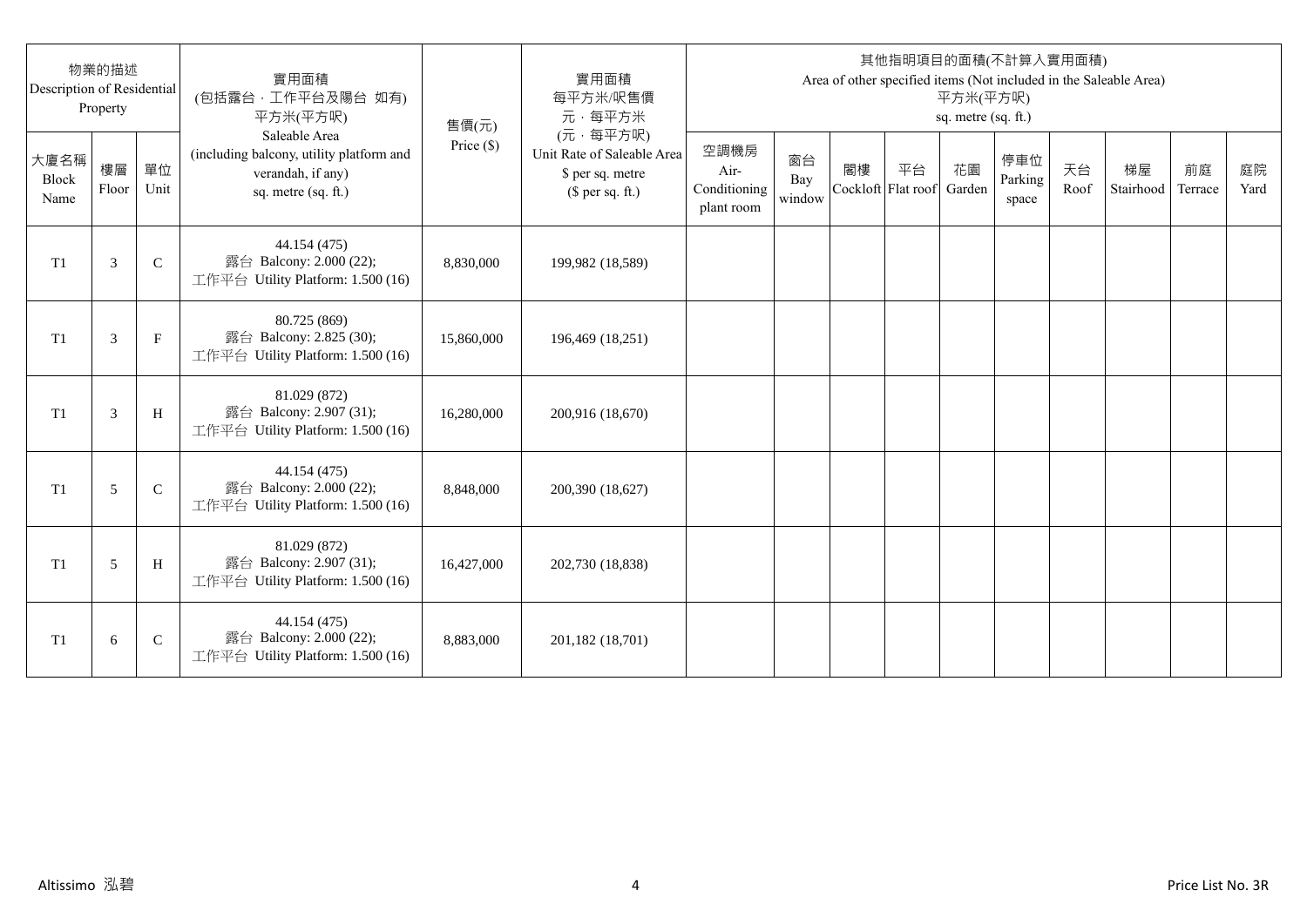| Description of Residential | 物業的描述<br>Property |              | 實用面積<br>(包括露台·工作平台及陽台 如有)<br>平方米(平方呎)                                                                 | 售價(元)      | 實用面積<br>每平方米/呎售價<br>元·每平方米                                                     |                                            |                     |    |                          | 平方米(平方呎)<br>sq. metre (sq. ft.) | 其他指明項目的面積(不計算入實用面積)     |            | Area of other specified items (Not included in the Saleable Area) |               |            |
|----------------------------|-------------------|--------------|-------------------------------------------------------------------------------------------------------|------------|--------------------------------------------------------------------------------|--------------------------------------------|---------------------|----|--------------------------|---------------------------------|-------------------------|------------|-------------------------------------------------------------------|---------------|------------|
| 大廈名稱<br>Block<br>Name      | 樓層<br>Floor       | 單位<br>Unit   | Saleable Area<br>(including balcony, utility platform and<br>verandah, if any)<br>sq. metre (sq. ft.) | Price (\$) | (元·每平方呎)<br>Unit Rate of Saleable Area<br>\$ per sq. metre<br>$$$ per sq. ft.) | 空調機房<br>Air-<br>Conditioning<br>plant room | 窗台<br>Bay<br>window | 閣樓 | 平台<br>Cockloft Flat roof | 花園<br>Garden                    | 停車位<br>Parking<br>space | 天台<br>Roof | 梯屋<br>Stairhood                                                   | 前庭<br>Terrace | 庭院<br>Yard |
| T1                         | 6                 | H            | 81.029 (872)<br>露台 Balcony: 2.907 (31);<br>工作平台 Utility Platform: 1.500 (16)                          | 16,493,000 | 203,544 (18,914)                                                               |                                            |                     |    |                          |                                 |                         |            |                                                                   |               |            |
| T <sub>1</sub>             | $\overline{7}$    | $\mathsf{C}$ | 44.154 (475)<br>露台 Balcony: 2.000 (22);<br>工作平台 Utility Platform: 1.500 (16)                          | 9,813,000  | 222,245 (20,659)                                                               |                                            |                     |    |                          |                                 |                         |            |                                                                   |               |            |
| T1                         | $7\phantom{.0}$   | H            | 81.029 (872)<br>露台 Balcony: 2.907 (31);<br>工作平台 Utility Platform: 1.500 (16)                          | 16,893,000 | 208,481 (19,373)                                                               |                                            |                     |    |                          |                                 |                         |            |                                                                   |               |            |
| T1                         | 8                 | $\mathbf C$  | 44.154 (475)<br>露台 Balcony: 2.000 (22);<br>工作平台 Utility Platform: 1.500 (16)                          | 9.960.000  | 225,574 (20,968)                                                               |                                            |                     |    |                          |                                 |                         |            |                                                                   |               |            |
| T <sub>1</sub>             | 8                 | H            | 81.029 (872)<br>露台 Balcony: 2.907 (31);<br>工作平台 Utility Platform: 1.500 (16)                          | 17,486,000 | 215,799 (20,053)                                                               |                                            |                     |    |                          |                                 |                         |            |                                                                   |               |            |
| T1                         | 9                 | $\mathsf{C}$ | 44.154 (475)<br>露台 Balcony: 2.000 (22);<br>工作平台 Utility Platform: 1.500 (16)                          | 9,960,000  | 225,574 (20,968)                                                               |                                            |                     |    |                          |                                 |                         |            |                                                                   |               |            |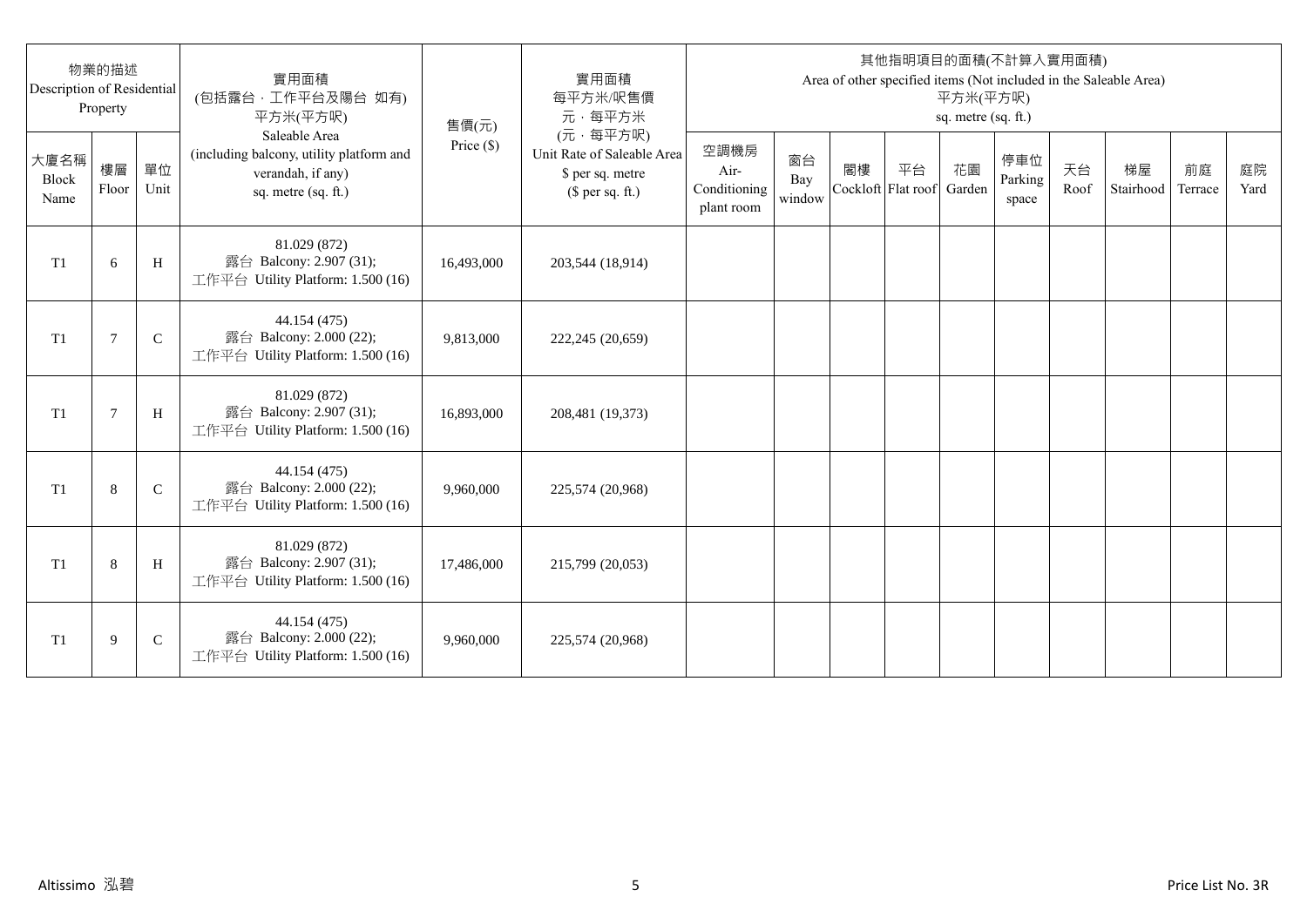| Description of Residential | 物業的描述<br>Property |              | 實用面積<br>(包括露台,工作平台及陽台 如有)<br>平方米(平方呎)                                                                 | 售價(元)      | 實用面積<br>每平方米/呎售價<br>元·每平方米                                                     |                                            |                     |                          |    | 平方米(平方呎)<br>sq. metre (sq. ft.) | 其他指明項目的面積(不計算入實用面積)     |            | Area of other specified items (Not included in the Saleable Area) |               |            |
|----------------------------|-------------------|--------------|-------------------------------------------------------------------------------------------------------|------------|--------------------------------------------------------------------------------|--------------------------------------------|---------------------|--------------------------|----|---------------------------------|-------------------------|------------|-------------------------------------------------------------------|---------------|------------|
| 大廈名稱<br>Block<br>Name      | 樓層<br>Floor       | 單位<br>Unit   | Saleable Area<br>(including balcony, utility platform and<br>verandah, if any)<br>sq. metre (sq. ft.) | Price (\$) | (元·每平方呎)<br>Unit Rate of Saleable Area<br>\$ per sq. metre<br>$$$ per sq. ft.) | 空調機房<br>Air-<br>Conditioning<br>plant room | 窗台<br>Bay<br>window | 閣樓<br>Cockloft Flat roof | 平台 | 花園<br>Garden                    | 停車位<br>Parking<br>space | 天台<br>Roof | 梯屋<br>Stairhood                                                   | 前庭<br>Terrace | 庭院<br>Yard |
| T <sub>1</sub>             | 9                 | H            | 81.029 (872)<br>露台 Balcony: 2.907 (31);<br>工作平台 Utility Platform: 1.500 (16)                          | 17,486,000 | 215,799 (20,053)                                                               |                                            |                     |                          |    |                                 |                         |            |                                                                   |               |            |
| T <sub>1</sub>             | 10                | $\mathsf{C}$ | 44.154 (475)<br>露台 Balcony: 2.000 (22);<br>工作平台 Utility Platform: 1.500 (16)                          | 10,055,000 | 227,726 (21,168)                                                               |                                            |                     |                          |    |                                 |                         |            |                                                                   |               |            |
| T1                         | 10                | H            | 81.029 (872)<br>露台 Balcony: 2.907 (31);<br>工作平台 Utility Platform: 1.500 (16)                          | 17,545,000 | 216,527 (20,120)                                                               |                                            |                     |                          |    |                                 |                         |            |                                                                   |               |            |
| T1                         | 11                | $\mathbf C$  | 44.154 (475)<br>露台 Balcony: 2.000 (22);<br>工作平台 Utility Platform: 1.500 (16)                          | 10,199,000 | 230,987 (21,472)                                                               |                                            |                     |                          |    |                                 |                         |            |                                                                   |               |            |
| T1                         | -11               | H            | 81.029 (872)<br>露台 Balcony: 2.907 (31);<br>工作平台 Utility Platform: 1.500 (16)                          | 17,705,000 | 218,502 (20,304)                                                               |                                            |                     |                          |    |                                 |                         |            |                                                                   |               |            |
| T <sub>1</sub>             | 12                | $\mathsf{C}$ | 44.154 (475)<br>露台 Balcony: 2.000 (22);<br>工作平台 Utility Platform: 1.500 (16)                          | 10,448,000 | 236,626 (21,996)                                                               |                                            |                     |                          |    |                                 |                         |            |                                                                   |               |            |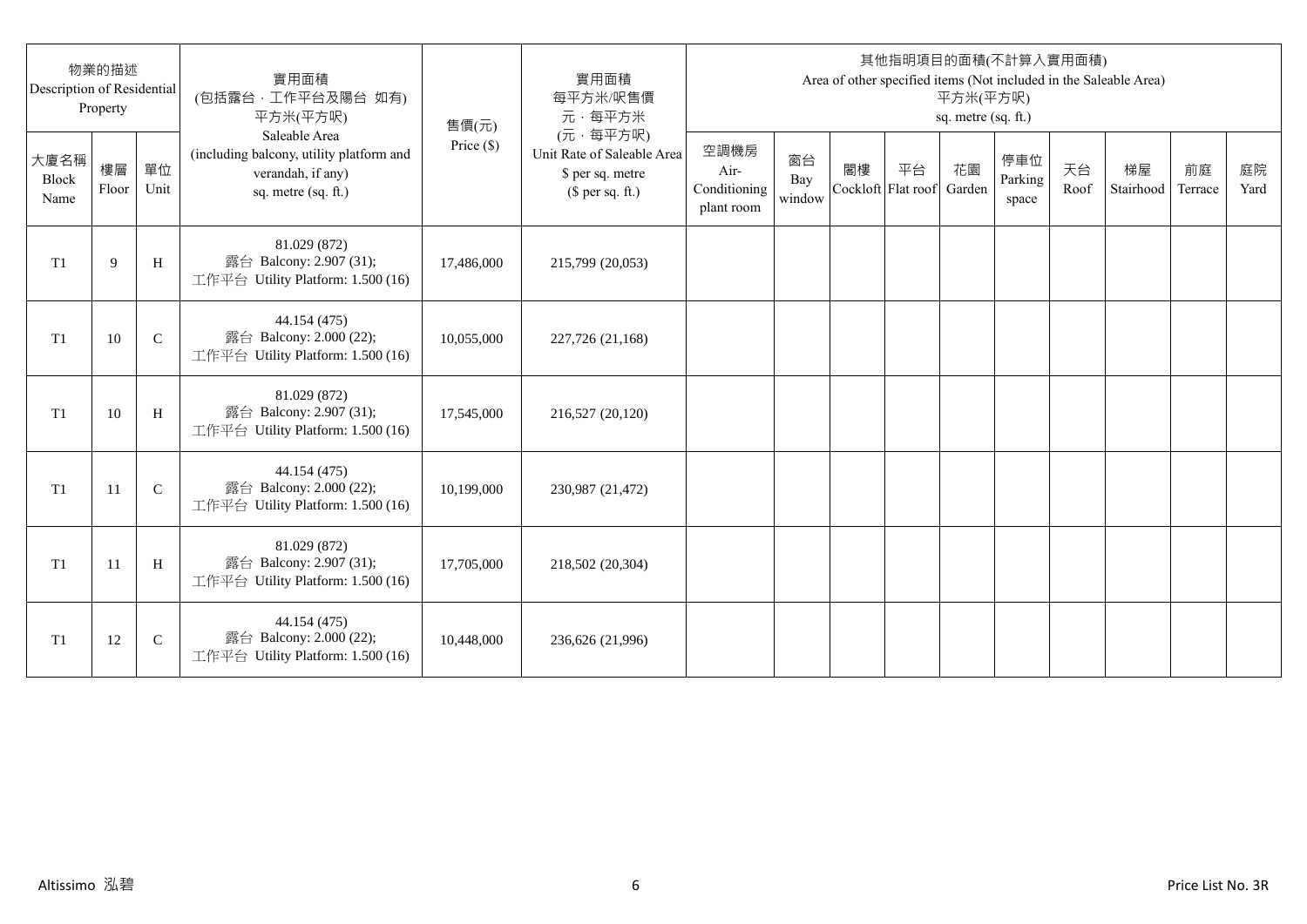| Description of Residential | 物業的描述<br>Property |              | 實用面積<br>(包括露台,工作平台及陽台 如有)<br>平方米(平方呎)                                                                 | 售價(元)      | 實用面積<br>每平方米/呎售價<br>元·每平方米                                                     |                                            |                     |    |                          | 平方米(平方呎)<br>sq. metre (sq. ft.) | 其他指明項目的面積(不計算入實用面積)     |            | Area of other specified items (Not included in the Saleable Area) |               |            |
|----------------------------|-------------------|--------------|-------------------------------------------------------------------------------------------------------|------------|--------------------------------------------------------------------------------|--------------------------------------------|---------------------|----|--------------------------|---------------------------------|-------------------------|------------|-------------------------------------------------------------------|---------------|------------|
| 大廈名稱<br>Block<br>Name      | 樓層<br>Floor       | 單位<br>Unit   | Saleable Area<br>(including balcony, utility platform and<br>verandah, if any)<br>sq. metre (sq. ft.) | Price (\$) | (元·每平方呎)<br>Unit Rate of Saleable Area<br>\$ per sq. metre<br>$$$ per sq. ft.) | 空調機房<br>Air-<br>Conditioning<br>plant room | 窗台<br>Bay<br>window | 閣樓 | 平台<br>Cockloft Flat roof | 花園<br>Garden                    | 停車位<br>Parking<br>space | 天台<br>Roof | 梯屋<br>Stairhood                                                   | 前庭<br>Terrace | 庭院<br>Yard |
| T1                         | 12                | H            | 81.029 (872)<br>露台 Balcony: 2.907 (31);<br>工作平台 Utility Platform: 1.500 (16)                          | 17,956,000 | 221,600 (20,592)                                                               |                                            |                     |    |                          |                                 |                         |            |                                                                   |               |            |
| T1                         | 15                | $\mathsf{C}$ | 44.154 (475)<br>露台 Balcony: 2.000 (22);<br>工作平台 Utility Platform: 1.500 (16)                          | 10,644,000 | 241,065 (22,408)                                                               |                                            |                     |    |                          |                                 |                         |            |                                                                   |               |            |
| T1                         | 15                | H            | 81.029 (872)<br>露台 Balcony: 2.907 (31);<br>工作平台 Utility Platform: 1.500 (16)                          | 18,293,000 | 225,759 (20,978)                                                               |                                            |                     |    |                          |                                 |                         |            |                                                                   |               |            |
| $\operatorname{T2}$        | 3                 | A            | 81.620 (879)<br>露台 Balcony: 2.931 (32);<br>工作平台 Utility Platform: 1.500 (16)                          | 16,089,000 | 197,121 (18,304)                                                               |                                            |                     |    |                          |                                 |                         |            |                                                                   |               |            |
| T <sub>2</sub>             | 5                 | A            | 81.620 (879)<br>露台 Balcony: 2.931 (32);<br>工作平台 Utility Platform: 1.500 (16)                          | 16,293,000 | 199,620 (18,536)                                                               |                                            |                     |    |                          |                                 |                         |            |                                                                   |               |            |
| T <sub>3</sub>             | -1                | A            | 76.972 (829)<br>露台 Balcony: 2.770 (30);<br>工作平台 Utility Platform: 1.500 (16)                          | 15,754,000 | 204,672 (19,004)                                                               |                                            |                     |    |                          |                                 |                         |            |                                                                   |               |            |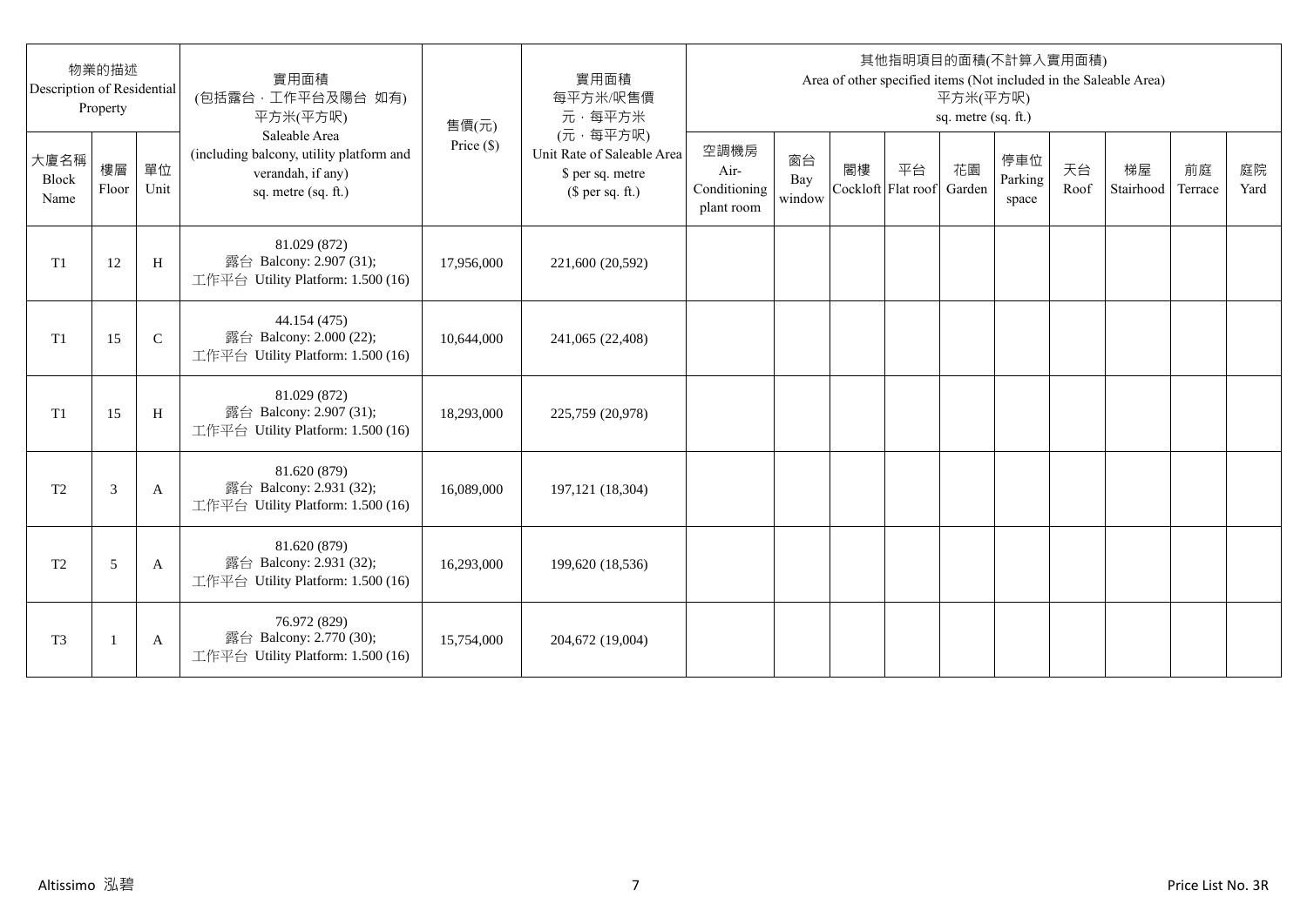| Description of Residential | 物業的描述<br>Property |               | 實用面積<br>(包括露台,工作平台及陽台 如有)<br>平方米(平方呎)                                                                 | 售價(元)      | 實用面積<br>每平方米/呎售價<br>元·每平方米                                                     |                                            |                     |                          |               | 平方米(平方呎)<br>sq. metre (sq. ft.) | 其他指明項目的面積(不計算入實用面積)     |            | Area of other specified items (Not included in the Saleable Area) |               |            |
|----------------------------|-------------------|---------------|-------------------------------------------------------------------------------------------------------|------------|--------------------------------------------------------------------------------|--------------------------------------------|---------------------|--------------------------|---------------|---------------------------------|-------------------------|------------|-------------------------------------------------------------------|---------------|------------|
| 大廈名稱<br>Block<br>Name      | 樓層<br>Floor       | 單位<br>Unit    | Saleable Area<br>(including balcony, utility platform and<br>verandah, if any)<br>sq. metre (sq. ft.) | Price (\$) | (元·每平方呎)<br>Unit Rate of Saleable Area<br>\$ per sq. metre<br>$$$ per sq. ft.) | 空調機房<br>Air-<br>Conditioning<br>plant room | 窗台<br>Bay<br>window | 閣樓<br>Cockloft Flat roof | 平台            | 花園<br>Garden                    | 停車位<br>Parking<br>space | 天台<br>Roof | 梯屋<br>Stairhood                                                   | 前庭<br>Terrace | 庭院<br>Yard |
| T <sub>3</sub>             | $\mathbf{1}$      | $\mathsf{C}$  | 81.348 (876)<br>露台 Balcony: 2.898 (31);<br>工作平台 Utility Platform: 1.500 (16)                          | 15,757,000 | 193,699 (17,987)                                                               |                                            |                     |                          | 4.411<br>(47) |                                 |                         |            |                                                                   |               |            |
| T <sub>3</sub>             | $\sqrt{2}$        | A             | 76.972 (829)<br>露台 Balcony: 2.770 (30);<br>工作平台 Utility Platform: 1.500 (16)                          | 15,785,000 | 205,075 (19,041)                                                               |                                            |                     |                          |               |                                 |                         |            |                                                                   |               |            |
| T <sub>3</sub>             | 2                 | $\mathcal{C}$ | 81.348 (876)<br>露台 Balcony: 2.898 (31);<br>工作平台 Utility Platform: 1.500 (16)                          | 15,788,000 | 194,080 (18,023)                                                               |                                            |                     |                          |               |                                 |                         |            |                                                                   |               |            |
| T <sub>3</sub>             | 3                 | $\mathcal{C}$ | 81.348 (876)<br>露台 Balcony: 2.898 (31);<br>工作平台 Utility Platform: 1.500 (16)                          | 15,990,000 | 196,563 (18,253)                                                               |                                            |                     |                          |               |                                 |                         |            |                                                                   |               |            |
| T <sub>3</sub>             | 5                 | $\mathsf{C}$  | 81.348 (876)<br>露台 Balcony: 2.898 (31);<br>工作平台 Utility Platform: 1.500 (16)                          | 16,295,000 | 200,312 (18,602)                                                               |                                            |                     |                          |               |                                 |                         |            |                                                                   |               |            |
| T <sub>3</sub>             | 6                 | $\mathsf{C}$  | 81.348 (876)<br>露台 Balcony: 2.898 (31);<br>工作平台 Utility Platform: 1.500 (16)                          | 16,631,000 | 204,443 (18,985)                                                               |                                            |                     |                          |               |                                 |                         |            |                                                                   |               |            |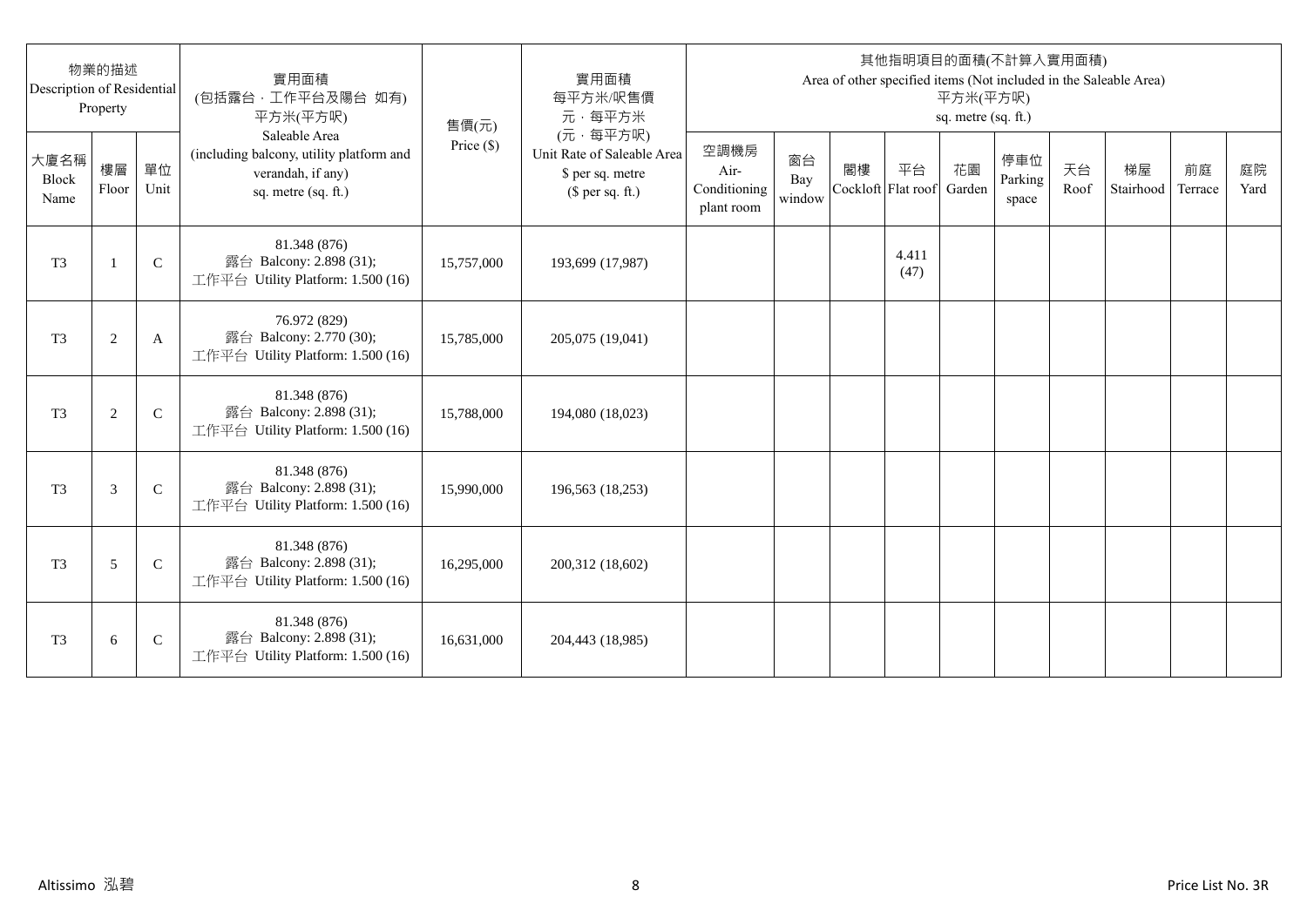| Description of Residential | 物業的描述<br>Property |              | 實用面積<br>(包括露台,工作平台及陽台 如有)<br>平方米(平方呎)                                                                 | 售價(元)      | 實用面積<br>每平方米/呎售價<br>元·每平方米                                                     |                                            |                     |                          |    | 平方米(平方呎)<br>sq. metre (sq. ft.) | 其他指明項目的面積(不計算入實用面積)     |            | Area of other specified items (Not included in the Saleable Area) |               |            |
|----------------------------|-------------------|--------------|-------------------------------------------------------------------------------------------------------|------------|--------------------------------------------------------------------------------|--------------------------------------------|---------------------|--------------------------|----|---------------------------------|-------------------------|------------|-------------------------------------------------------------------|---------------|------------|
| 大廈名稱<br>Block<br>Name      | 樓層<br>Floor       | 單位<br>Unit   | Saleable Area<br>(including balcony, utility platform and<br>verandah, if any)<br>sq. metre (sq. ft.) | Price (\$) | (元·每平方呎)<br>Unit Rate of Saleable Area<br>\$ per sq. metre<br>$$$ per sq. ft.) | 空調機房<br>Air-<br>Conditioning<br>plant room | 窗台<br>Bay<br>window | 閣樓<br>Cockloft Flat roof | 平台 | 花園<br>Garden                    | 停車位<br>Parking<br>space | 天台<br>Roof | 梯屋<br>Stairhood                                                   | 前庭<br>Terrace | 庭院<br>Yard |
| T <sub>3</sub>             | $\tau$            | $\mathsf{C}$ | 81.348 (876)<br>露台 Balcony: 2.898 (31);<br>工作平台 Utility Platform: 1.500 (16)                          | 17,554,000 | 215,789 (20,039)                                                               |                                            |                     |                          |    |                                 |                         |            |                                                                   |               |            |
| T <sub>5</sub>             |                   | A            | 79.371 (854)<br>露台 Balcony: 2.851 (31);<br>工作平台 Utility Platform: 1.500 (16)                          | 14,591,000 | 183,833 (17,085)                                                               |                                            |                     |                          |    |                                 |                         |            |                                                                   |               |            |
| H17-H18                    | $\mathbf{1}$      | $H17-B$      | 25.446 (274)<br>露台 Balcony: 2.000 (22);<br>工作平台 Utility Platform: 0.000 (0)                           | 6,565,000  | 257,997 (23,960)                                                               |                                            |                     |                          |    |                                 |                         |            |                                                                   |               |            |
| H17-H18                    | 2                 | $H17-A$      | 45.396 (489)<br>露台 Balcony: 2.000 (22);<br>工作平台 Utility Platform: 0.000 (0)                           | 9,785,000  | 215,548 (20,010)                                                               |                                            |                     |                          |    |                                 |                         |            |                                                                   |               |            |
| H17-H18                    | 2                 | $H17-B$      | 25.446 (274)<br>露台 Balcony: 2.000 (22);<br>工作平台 Utility Platform: 0.000 (0)                           | 6,635,000  | 260,748 (24,215)                                                               |                                            |                     |                          |    |                                 |                         |            |                                                                   |               |            |
| H17-H18                    | 3                 | <b>H17-A</b> | 45.396 (489)<br>露台 Balcony: 2.000 (22);<br>工作平台 Utility Platform: 0.000 (0)                           | 9,805,000  | 215,988 (20,051)                                                               |                                            |                     |                          |    |                                 |                         |            |                                                                   |               |            |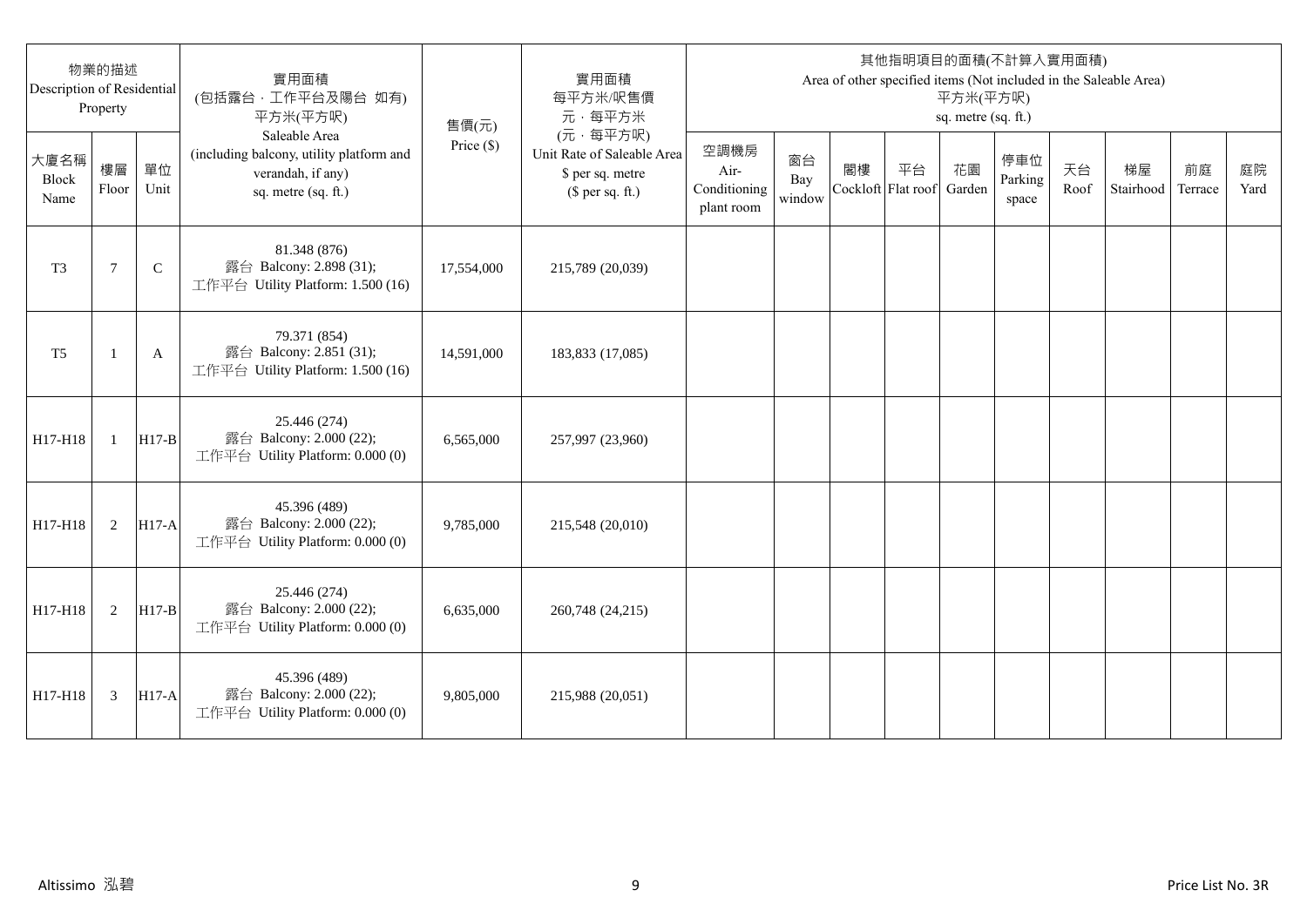| Description of Residential | 物業的描述<br>Property |            | 實用面積<br>(包括露台,工作平台及陽台 如有)<br>平方米(平方呎)                                                                 | 售價(元)        | 實用面積<br>每平方米/呎售價<br>元·每平方米                                                     |                                            |                     |                          |    | 平方米(平方呎)<br>sq. metre (sq. ft.) | 其他指明項目的面積(不計算入實用面積)     |            | Area of other specified items (Not included in the Saleable Area) |               |            |
|----------------------------|-------------------|------------|-------------------------------------------------------------------------------------------------------|--------------|--------------------------------------------------------------------------------|--------------------------------------------|---------------------|--------------------------|----|---------------------------------|-------------------------|------------|-------------------------------------------------------------------|---------------|------------|
| 大廈名稱<br>Block<br>Name      | 樓層<br>Floor       | 單位<br>Unit | Saleable Area<br>(including balcony, utility platform and<br>verandah, if any)<br>sq. metre (sq. ft.) | Price $(\$)$ | (元·每平方呎)<br>Unit Rate of Saleable Area<br>\$ per sq. metre<br>$$$ per sq. ft.) | 空調機房<br>Air-<br>Conditioning<br>plant room | 窗台<br>Bay<br>window | 閣樓<br>Cockloft Flat roof | 平台 | 花園<br>Garden                    | 停車位<br>Parking<br>space | 天台<br>Roof | 梯屋<br>Stairhood                                                   | 前庭<br>Terrace | 庭院<br>Yard |
| H17-H18                    | $\mathfrak{Z}$    | $H17-B$    | 25.446 (274)<br>露台 Balcony: 2.000 (22);<br>工作平台 Utility Platform: 0.000 (0)                           | 6,704,000    | 263,460 (24,467)                                                               |                                            |                     |                          |    |                                 |                         |            |                                                                   |               |            |
| H17-H18                    | $\mathbf{1}$      | $H18-B$    | 25.159 (271)<br>露台 Balcony: 2.000 (22);<br>工作平台 Utility Platform: 0.000 (0)                           | 6,497,000    | 258,238 (23,974)                                                               |                                            |                     |                          |    |                                 |                         |            |                                                                   |               |            |
| H17-H18                    | 2                 | H18-A      | 43.710 (470)<br>露台 Balcony: 2.000 (22);<br>工作平台 Utility Platform: 0.000 (0)                           | 9.406.000    | 215,191 (20,013)                                                               |                                            |                     |                          |    |                                 |                         |            |                                                                   |               |            |
| H17-H18                    | 2                 | $H18-B$    | 25.159 (271)<br>露台 Balcony: 2.000 (22);<br>工作平台 Utility Platform: 0.000 (0)                           | 6,565,000    | 260,940 (24,225)                                                               |                                            |                     |                          |    |                                 |                         |            |                                                                   |               |            |
| H17-H18                    | 3                 | $H18-A$    | 43.710 (470)<br>露台 Balcony: 2.000 (22);<br>工作平台 Utility Platform: 0.000 (0)                           | 9,423,000    | 215,580 (20,049)                                                               |                                            |                     |                          |    |                                 |                         |            |                                                                   |               |            |
| H17-H18                    | 3                 | $H18-B$    | 25.159 (271)<br>露台 Balcony: 2.000 (22);<br>工作平台 Utility Platform: 0.000 (0)                           | 6,636,000    | 263,762 (24,487)                                                               |                                            |                     |                          |    |                                 |                         |            |                                                                   |               |            |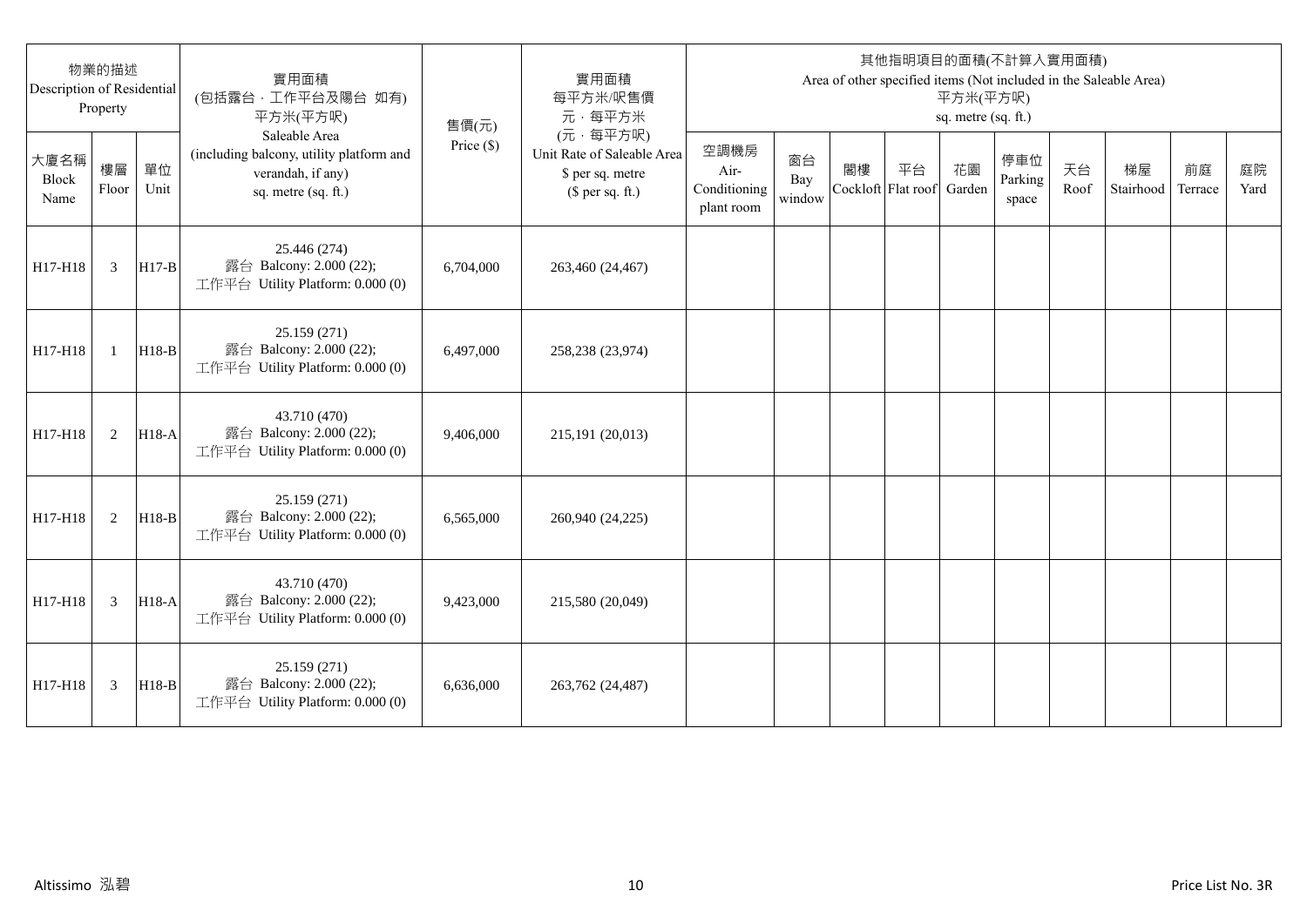| 物業的描述<br>Description of Residential<br>Property |              |            | 實用面積<br>(包括露台,工作平台及陽台 如有)<br>平方米(平方呎)<br>售價(元)                                                        |              | 實用面積<br>每平方米/呎售價<br>元·每平方米                                                     | 其他指明項目的面積(不計算入實用面積)<br>Area of other specified items (Not included in the Saleable Area)<br>平方米(平方呎)<br>sq. metre (sq. ft.) |                     |    |                          |              |                         |            |                 |               |            |
|-------------------------------------------------|--------------|------------|-------------------------------------------------------------------------------------------------------|--------------|--------------------------------------------------------------------------------|-----------------------------------------------------------------------------------------------------------------------------|---------------------|----|--------------------------|--------------|-------------------------|------------|-----------------|---------------|------------|
| 大廈名稱<br><b>Block</b><br>Name                    | 樓層<br>Floor  | 單位<br>Unit | Saleable Area<br>(including balcony, utility platform and<br>verandah, if any)<br>sq. metre (sq. ft.) | Price $(\$)$ | (元·每平方呎)<br>Unit Rate of Saleable Area<br>\$ per sq. metre<br>$$$ per sq. ft.) | 空調機房<br>Air-<br>Conditioning<br>plant room                                                                                  | 窗台<br>Bay<br>window | 閣樓 | 平台<br>Cockloft Flat roof | 花園<br>Garden | 停車位<br>Parking<br>space | 天台<br>Roof | 梯屋<br>Stairhood | 前庭<br>Terrace | 庭院<br>Yard |
| H19-H20                                         | $\mathbf{1}$ | $H19-B$    | 25.202 (271)<br>露台 Balcony: 2.000 (22);<br>工作平台 Utility Platform: 0.000 (0)                           | 6,497,000    | 257,797 (23,974)                                                               |                                                                                                                             |                     |    |                          |              |                         |            |                 |               |            |
| H19-H20                                         | 2            | $H19-A$    | 45.052 (485)<br>露台 Balcony: 2.000 (22);<br>工作平台 Utility Platform: 0.000 (0)                           | 9,705,000    | 215,418 (20,010)                                                               |                                                                                                                             |                     |    |                          |              |                         |            |                 |               |            |
| H19-H20                                         | 2            | $H19-B$    | 25.202 (271)<br>露台 Balcony: 2.000 (22);<br>工作平台 Utility Platform: 0.000 (0)                           | 6.565.000    | 260,495 (24,225)                                                               |                                                                                                                             |                     |    |                          |              |                         |            |                 |               |            |
| H19-H20                                         | 3            | $H19-A$    | 45.052 (485)<br>露台 Balcony: 2.000 (22);<br>工作平台 Utility Platform: 0.000 (0)                           | 9,724,000    | 215,839 (20,049)                                                               |                                                                                                                             |                     |    |                          |              |                         |            |                 |               |            |
| H19-H20                                         | 3            | $H19-B$    | 25.202 (271)<br>露台 Balcony: 2.000 (22);<br>工作平台 Utility Platform: 0.000 (0)                           | 6,636,000    | 263,312 (24,487)                                                               |                                                                                                                             |                     |    |                          |              |                         |            |                 |               |            |
| H19-H20                                         | 1            | $H20-B$    | 25.458 (274)<br>露台 Balcony: 2.000 (22);<br>工作平台 Utility Platform: 0.000 (0)                           | 6,565,000    | 257,876 (23,960)                                                               |                                                                                                                             |                     |    |                          |              |                         |            |                 |               |            |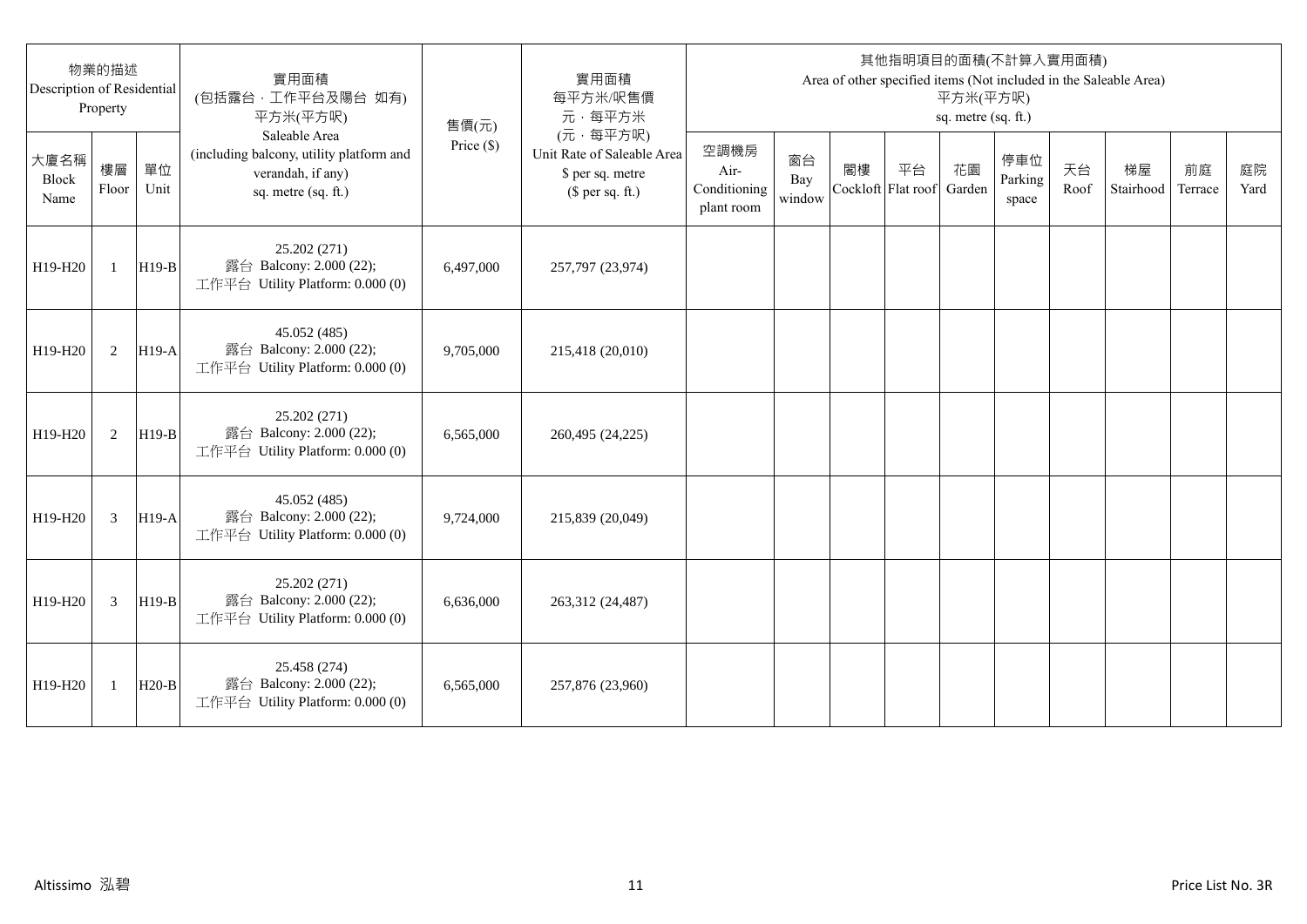| 物業的描述<br>Description of Residential<br>Property |                |            | 實用面積<br>(包括露台,工作平台及陽台 如有)<br>平方米(平方呎)                                                                 | 售價(元)        | 實用面積<br>每平方米/呎售價<br>元·每平方米                                                     | 其他指明項目的面積(不計算入實用面積)<br>Area of other specified items (Not included in the Saleable Area)<br>平方米(平方呎)<br>sq. metre (sq. ft.) |                     |                          |    |              |                         |            |                 |               |            |
|-------------------------------------------------|----------------|------------|-------------------------------------------------------------------------------------------------------|--------------|--------------------------------------------------------------------------------|-----------------------------------------------------------------------------------------------------------------------------|---------------------|--------------------------|----|--------------|-------------------------|------------|-----------------|---------------|------------|
| 大廈名稱<br>Block<br>Name                           | 樓層<br>Floor    | 單位<br>Unit | Saleable Area<br>(including balcony, utility platform and<br>verandah, if any)<br>sq. metre (sq. ft.) | Price $(\$)$ | (元·每平方呎)<br>Unit Rate of Saleable Area<br>\$ per sq. metre<br>$$$ per sq. ft.) | 空調機房<br>Air-<br>Conditioning<br>plant room                                                                                  | 窗台<br>Bay<br>window | 閣樓<br>Cockloft Flat roof | 平台 | 花園<br>Garden | 停車位<br>Parking<br>space | 天台<br>Roof | 梯屋<br>Stairhood | 前庭<br>Terrace | 庭院<br>Yard |
| H19-H20                                         | 2              | $H20-A$    | 44.290 (477)<br>露台 Balcony: 2.000 (22);<br>工作平台 Utility Platform: 0.000 (0)                           | 9,545,000    | 215,511 (20,010)                                                               |                                                                                                                             |                     |                          |    |              |                         |            |                 |               |            |
| H19-H20                                         | 2              | $H20-B$    | 25.458 (274)<br>露台 Balcony: 2.000 (22);<br>工作平台 Utility Platform: 0.000 (0)                           | 6,635,000    | 260,625 (24,215)                                                               |                                                                                                                             |                     |                          |    |              |                         |            |                 |               |            |
| H19-H20                                         | 3              | $H20-A$    | 44.290 (477)<br>露台 Balcony: 2.000 (22);<br>工作平台 Utility Platform: 0.000 (0)                           | 9,564,000    | 215,940 (20,050)                                                               |                                                                                                                             |                     |                          |    |              |                         |            |                 |               |            |
| H19-H20                                         | $\overline{3}$ | $H20-B$    | 25.458 (274)<br>露台 Balcony: 2.000 (22);<br>工作平台 Utility Platform: 0.000 (0)                           | 6,704,000    | 263,336 (24,467)                                                               |                                                                                                                             |                     |                          |    |              |                         |            |                 |               |            |
| H21                                             | -1             | $H21-B$    | 26.683 (287)<br>露台 Balcony: 2.000 (22);<br>工作平台 Utility Platform: 0.000 (0)                           | 6,761,000    | 253,382 (23,557)                                                               |                                                                                                                             |                     |                          |    |              |                         |            |                 |               |            |
| H21                                             | $\overline{2}$ | $H21-A$    | 53.753 (579)<br>露台 Balcony: 2.000 (22);<br>工作平台 Utility Platform: 0.000 (0)                           | 11,816,000   | 219,820 (20,408)                                                               |                                                                                                                             |                     |                          |    |              |                         |            |                 |               |            |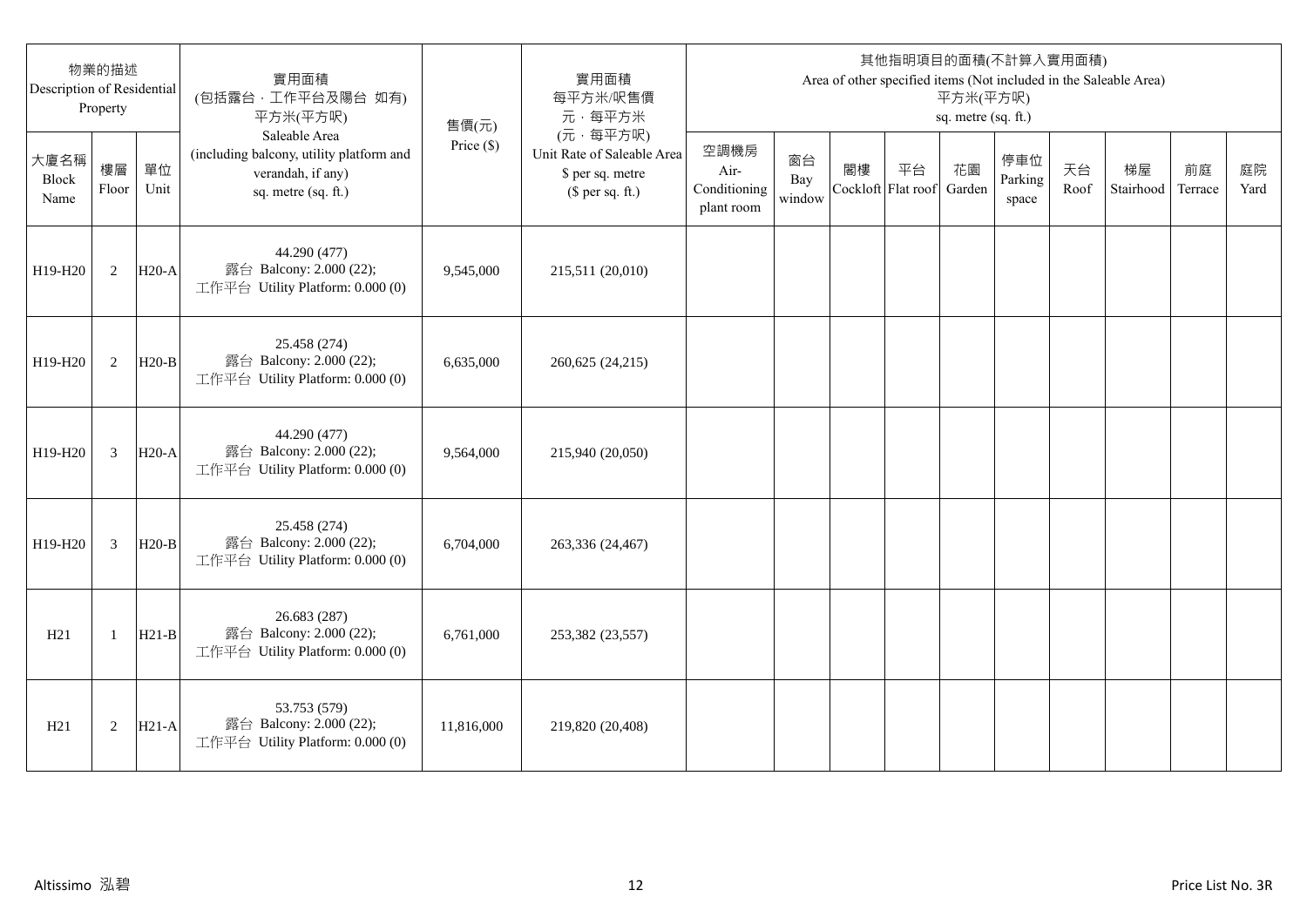| 物業的描述<br>Description of Residential<br>Property |             |            | 實用面積<br>(包括露台·工作平台及陽台 如有)<br>平方米(平方呎)                                                                 | 售價(元)        | 實用面積<br>每平方米/呎售價<br>元·每平方米                                                     | 其他指明項目的面積(不計算入實用面積)<br>Area of other specified items (Not included in the Saleable Area)<br>平方米(平方呎)<br>sq. metre (sq. ft.) |                     |    |                                 |    |                         |            |                 |               |            |
|-------------------------------------------------|-------------|------------|-------------------------------------------------------------------------------------------------------|--------------|--------------------------------------------------------------------------------|-----------------------------------------------------------------------------------------------------------------------------|---------------------|----|---------------------------------|----|-------------------------|------------|-----------------|---------------|------------|
| 大廈名稱<br>Block<br>Name                           | 樓層<br>Floor | 單位<br>Unit | Saleable Area<br>(including balcony, utility platform and<br>verandah, if any)<br>sq. metre (sq. ft.) | Price $(\$)$ | (元·每平方呎)<br>Unit Rate of Saleable Area<br>\$ per sq. metre<br>$$$ per sq. ft.) | 空調機房<br>Air-<br>Conditioning<br>plant room                                                                                  | 窗台<br>Bay<br>window | 閣樓 | 平台<br>Cockloft Flat roof Garden | 花園 | 停車位<br>Parking<br>space | 天台<br>Roof | 梯屋<br>Stairhood | 前庭<br>Terrace | 庭院<br>Yard |
| H21                                             | 2           | $H21-B$    | 26.683 (287)<br>露台 Balcony: 2.000 (22);<br>工作平台 Utility Platform: $0.000(0)$                          | 6,775,000    | 253,907 (23,606)                                                               |                                                                                                                             |                     |    |                                 |    |                         |            |                 |               |            |
| H21                                             | 3           | $H21-A$    | 53.753 (579)<br>露台 Balcony: 2.000 (22);<br>工作平台 Utility Platform: 0.000 (0)                           | 11,840,000   | 220,267 (20,449)                                                               |                                                                                                                             |                     |    |                                 |    |                         |            |                 |               |            |
| H21                                             | 3           | $H21-B$    | 26.683 (287)<br>露台 Balcony: 2.000 (22);<br>工作平台 Utility Platform: $0.000(0)$                          | 6,811,000    | 255,256 (23,732)                                                               |                                                                                                                             |                     |    |                                 |    |                         |            |                 |               |            |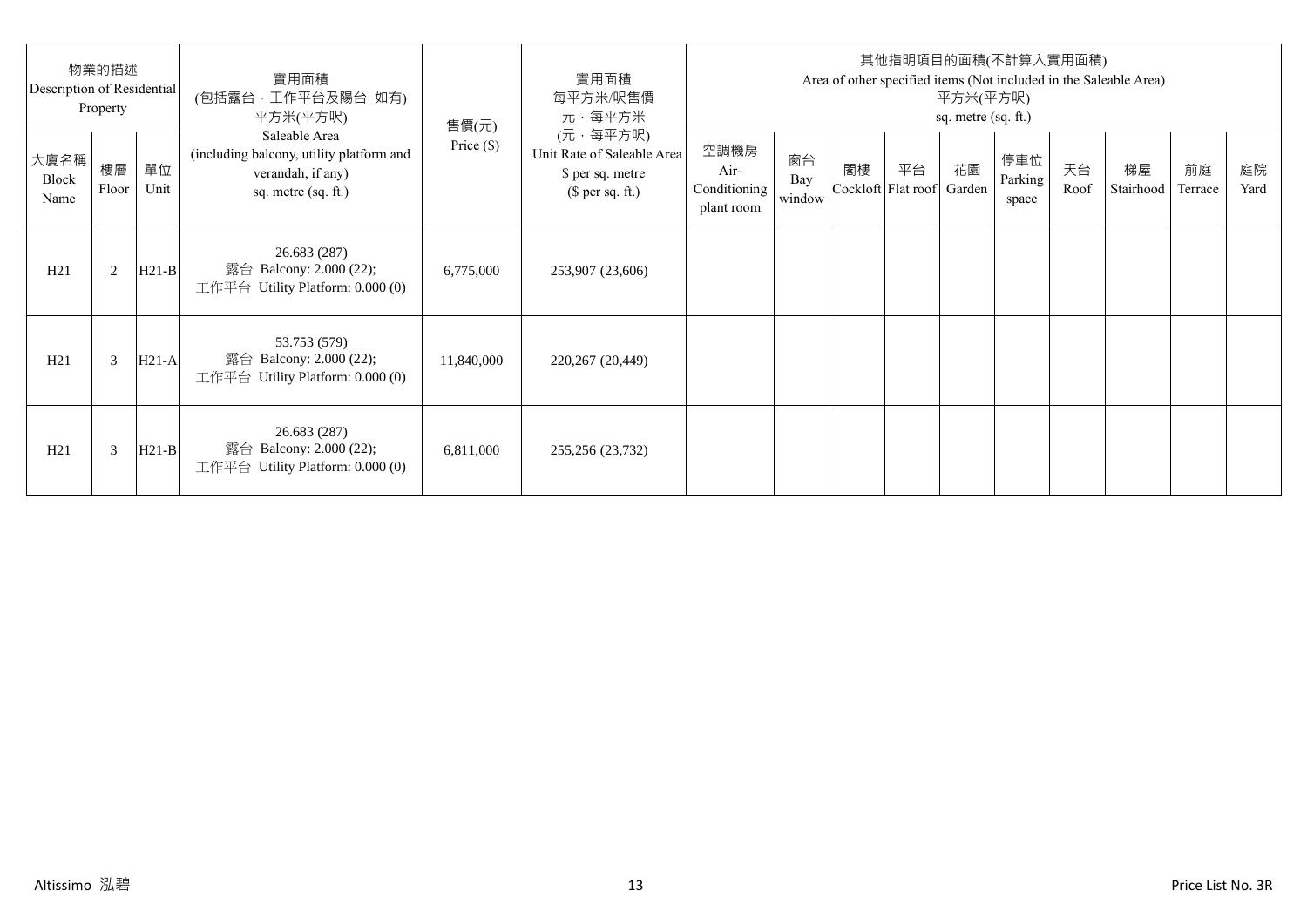#### **第三部份:其他資料 Part 3: Other Information**

#### (1) 準買家應參閱發展項目的售樓說明書,以了解該項目的資料。 Prospective purchasers are advised to refer to the sales brochure for the development for information on the development.

#### $(2)$  根據《一手住宅物業銷售條例》第 52(1)條及第 53(2)及(3)條,

According to sections 52(1) and 53(2) and (3) of the Residential Properties (First-hand Sales) Ordinance, –

#### 第 52(1) 條 / Section 52(1)

在某人就指明住宅物業與擁有人訂立臨時買賣合約時,該人須向擁有人支付售價的 5%的臨時訂金。

A preliminary deposit of 5% of the purchase price is payable by a person to the owner on entering into a preliminary agreement for sale and purchase in respect of the specified residential property with the owner.

#### 第 53(2) 條 / Section 53(2)

—————————————<br>如某人於某日期訂立臨時買賣合約,並於該日期後的 5 個工作日內,就有關住宅物業簽立買賣合約,則擁有人必須在該日期後的 8 個工作日內,簽立該買賣合約。 If a person executes an agreement for sale and purchase in respect of the residential property within 5 working days after the date on which the person enters into the preliminary agreement for sale and purchase, the owner must execute the agreement for sale and purchase within 8 working days after that date.

# 第 53(3) 條 / Section 53(3)

如某人於某日期訂立臨時買賣合約時,但沒有於該日期後的 5 個工作日內,就有關住宅物業簽立買賣合約,則 – (i)該臨時合約即告終止;(ji)有關的臨時訂金即予沒收;及 (iii)擁有人

#### 不得就該人沒有簽立買賣合約而針對該人提出進一步申索。

If a person does not execute an agreement for sale and purchase in respect of the residential property within 5 working days after the date on which the person enters into the preliminary agreement for sale and purchase-

(i) the preliminary agreement is terminated; (ii) the preliminary deposit is forfeited; and (iii) the owner does not have any further claim against the person for the failure.

#### (3) 實用面積及屬該住宅物業其他指明項目的面積是按《一手住宅物業銷售條例》第 8 條及附表二第 2 部的計算得出的。

The saleable area and area of other specified items of the residential property are calculated in accordance with section 8 and Part 2 of Schedule 2 to the Residential Properties(First-hand Sales) Ordinance.

#### (4)(i) 註:在第(4)段 中: 「售價」指本價單第二部份中所列之住宅物業的售價,而「成交金額」指將於臨時合約中訂明的住宅物業的實際售價。因應不同支付條款及/或折扣按售價 計算得出之價目,皆以進位到最接近的千位數作為成交金額。

- (b) 「工作日」按《一手住宅物業銷售條例》第 2(1)條所定義。
- (c) 「臨時合約」指臨時買賣合約。
- Note: In (d) 「正式合約」指正式買賣合約。

paragraph (4): (a) "price" means the price of the residential property set out in Part 2 of this price list, and "transaction price" means the actual price of the residential property to be set out in PASP. The price obtained after applying the relevant terms of payment and/or applicable discount(s) on the price will be rounded up to the nearest thousand to determine the transaction price.

- (b) "working day" shall be as defined in section 2(1) of the Residential Properties (First-hand Sales) Ordinance.
- $(c)$ "PASP" means the Preliminary Agreement for Sale and Purchase.
- $(d)$ "ASP" means the Agreement for Sale and Purchase.

於簽署臨時合約時,買方須繳付相等於成交金額的 5%作為臨時訂金,請帶備港幣\$100,000 銀行本票以支付部份臨時訂金,抬頭請寫「的近律師行」或"Deacons"。請另備支票以 繳付臨時訂金之餘額。

The purchasers shall pay the preliminary deposit equivalent to 5% of the transaction price upon signing of the PASP. Please bring along a cashiers' order of HK\$100,000 made payable to "Deacons" for payment of part of the preliminary deposit. Please also bring along a cheque for payment of the balance of the preliminary deposit.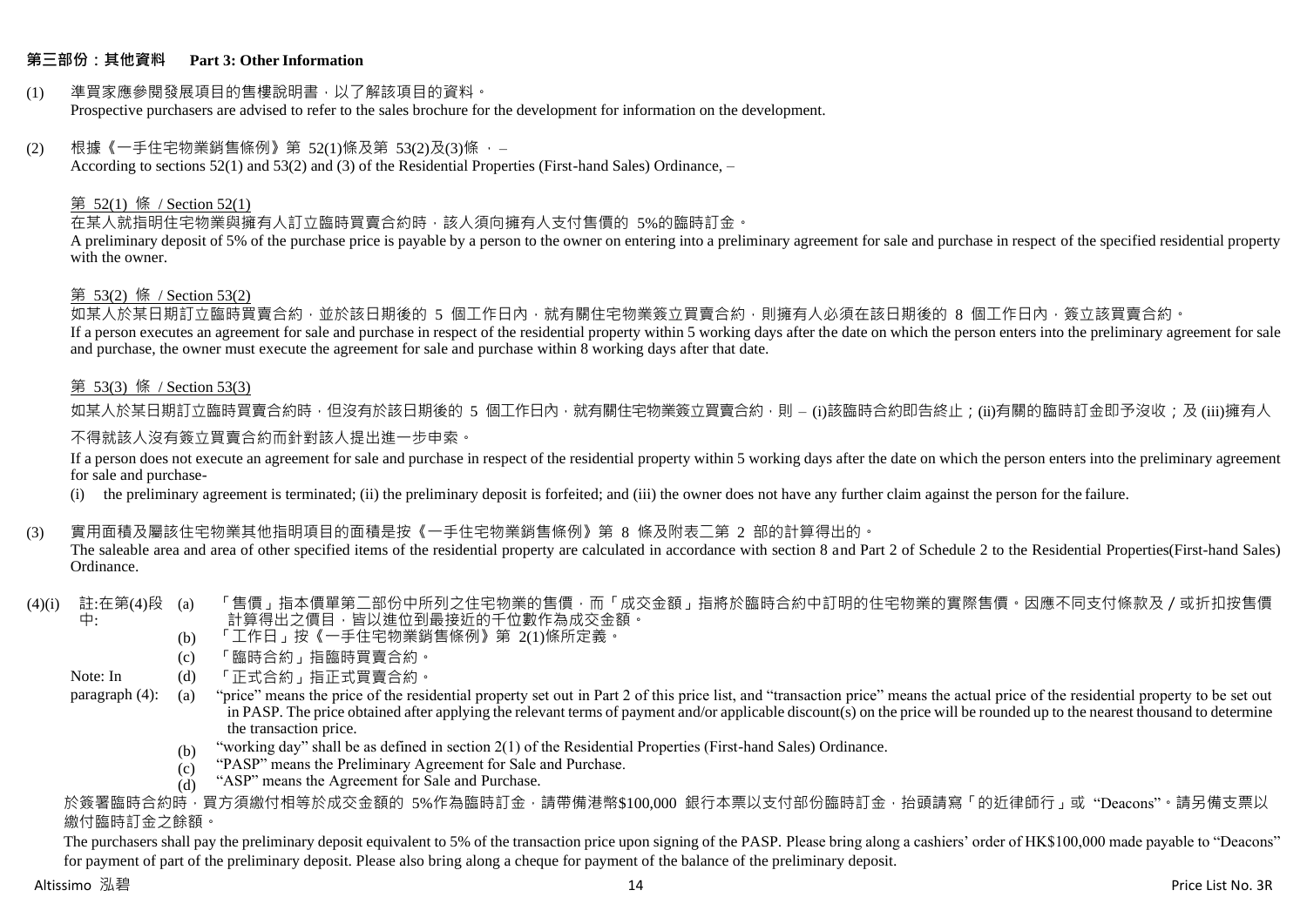# **支付條款 Terms of Payment**

- (A) (並無此編號之支付條款)( No Terms of Payment of such numbering)
- (A1) (並無此編號之支付條款)( No Terms of Payment of such numbering)
- (A2) (並無此編號之支付條款)( No Terms of Payment of such numbering)
- (A3) (並無此編號之支付條款)( No Terms of Payment of such numbering)
- (A4) (並無此編號之支付條款)( No Terms of Payment of such numbering)
- (A5) 120 天現金付款計劃 120-day Cash Payment Plan (照售價減 5%) (5% discount from the price)
	- (1) 買方須於簽署臨時合約時繳付相等於成交金額 5% 作為臨時訂金。買方須於簽署臨時合約後 5 個工作日內簽署正式合約。 The purchaser shall pay the preliminary deposit equivalent to 5% of the transaction price upon signing of the PASP. The ASP shall be signed by the purchaser within 5 working days after signing of the PASP.
	- (2) 買方簽署臨時合約後 30 天內再付成交金額 5% 作為加付訂金。 A further 5% of the transaction price being further deposit shall be paid by the purchaser within 30 days after signing of the PASP.
	- (3) 成交金額 90% 即成交金額餘款於買方簽署臨時合約後 120 天內由買方付清。 90% of the transaction price being balance of the transaction price shall be paid by the purchaser within 120 days after signing of the PASP.
- (A6) 180 天輕鬆現金付款計劃 180-day Relax Cash Payment Plan (照售價減 3%) (3% discount from the price)
	- (1) 買方須於簽署臨時合約時繳付相等於成交金額 5% 作為臨時訂金。買方須於簽署臨時合約後 5 個工作日內簽署正式合約。 The purchaser shall pay the preliminary deposit equivalent to 5% of the transaction price upon signing of the PASP. The ASP shall be signed by the purchaser within 5 working days after signing of the PASP.
	- (2) 買方簽署臨時合約後 30 天內再付成交金額 5% 作為加付訂金。 A further 5% of the transaction price being further deposit shall be paid by the purchaser within 30 days after signing of the PASP.
	- (3) 成交金額 90% 即成交金額餘款於買方簽署臨時合約後 180 天內由買方付清。 90% of the transaction price being balance of the transaction price shall be paid by the purchaser within 180 days after signing of the PASP.
- (A7) 360 天輕鬆現金付款計劃 360-day Relax Cash Payment Plan (照售價減 2%) (2% discount from the price)
	- (1) 買方須於簽署臨時合約時繳付相等於成交金額 5% 作為臨時訂金。買方須於簽署臨時合約後 5 個工作日內簽署正式合約。 The purchaser shall pay the preliminary deposit equivalent to 5% of the transaction price upon signing of the PASP. The ASP shall be signed by the purchaser within 5 working days after signing of the PASP.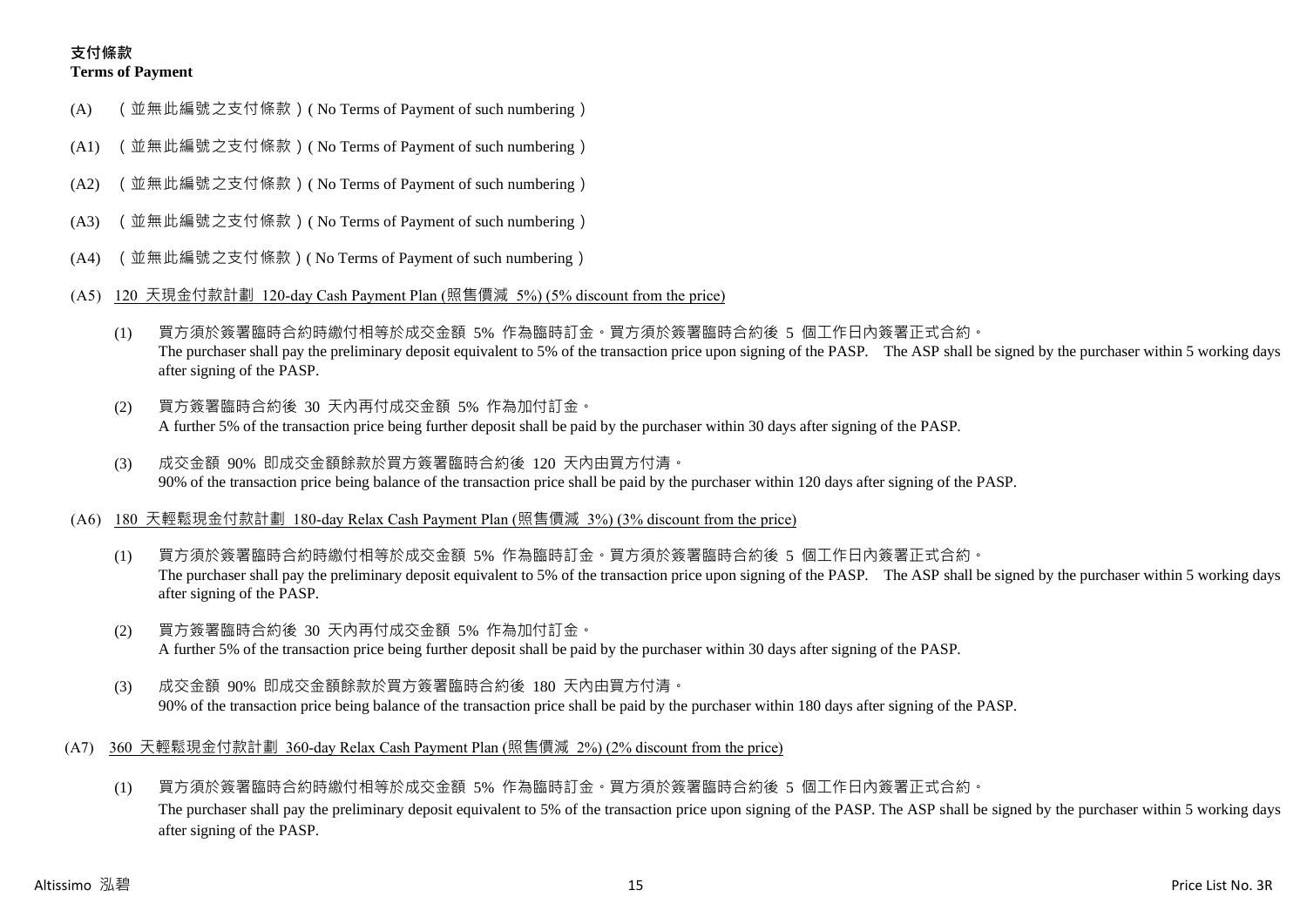(2) 買方簽署臨時合約後 30 天內再付成交金額 5% 作為加付訂金。

A further 5% of the transaction price being further deposit shall be paid by the purchaser within 30 days after signing of the PASP.

- (3) 買方簽署臨時合約後 90 天內再付成交金額 5% 作為部份成交金額。 A further 5% of the transaction price being part payment of the transaction price shall be paid by the purchaser within 90 days after signing of the PASP.
- (4) 成交金額 85% 即成交金額餘款於買方簽署臨時合約後 360 天內由買方付清。

85% of the transaction price being balance of the transaction price shall be paid by the purchaser within 360 days after signing of the PASP.

- (B) (並無此編號之支付條款)( No Terms of Payment of such numbering)
- (C) (並無此編號之支付條款)( No Terms of Payment of such numbering)
- (C1) (並無此編號之支付條款)( No Terms of Payment of such numbering)
- (C2) (並無此編號之支付條款)( No Terms of Payment of such numbering)
- (C3) (並無此編號之支付條款)( No Terms of Payment of such numbering)
- (C4) (並無此編號之支付條款)( No Terms of Payment of such numbering)
- (C5) (並無此編號之支付條款)( No Terms of Payment of such numbering)
- (C6) (並無此編號之支付條款)( No Terms of Payment of such numbering)
- (C7) (並無此編號之支付條款)( No Terms of Payment of such numbering)
- (C8) (並無此編號之支付條款)( No Terms of Payment of such numbering)

# (ii) **售價獲得折扣的基礎**

# **The basis on which any discount on the price is available**

- (a) 見 4(i) See 4(i).
- (b) 不適用。 Not applicable.
- (c) 「限時置業售價折扣」 "First Home Purchase Price Discount"

於 2021 年 7 月 31 日或之前簽署臨時合約購買本價單中之指明住宅物業之買方可獲額外售價 2% 折扣優惠。 An extra 2% discount from the price would be offered to the purchasers who sign the PASP to purchase a specified residential property listed in this price list on or before 31<sup>st</sup> July 2021.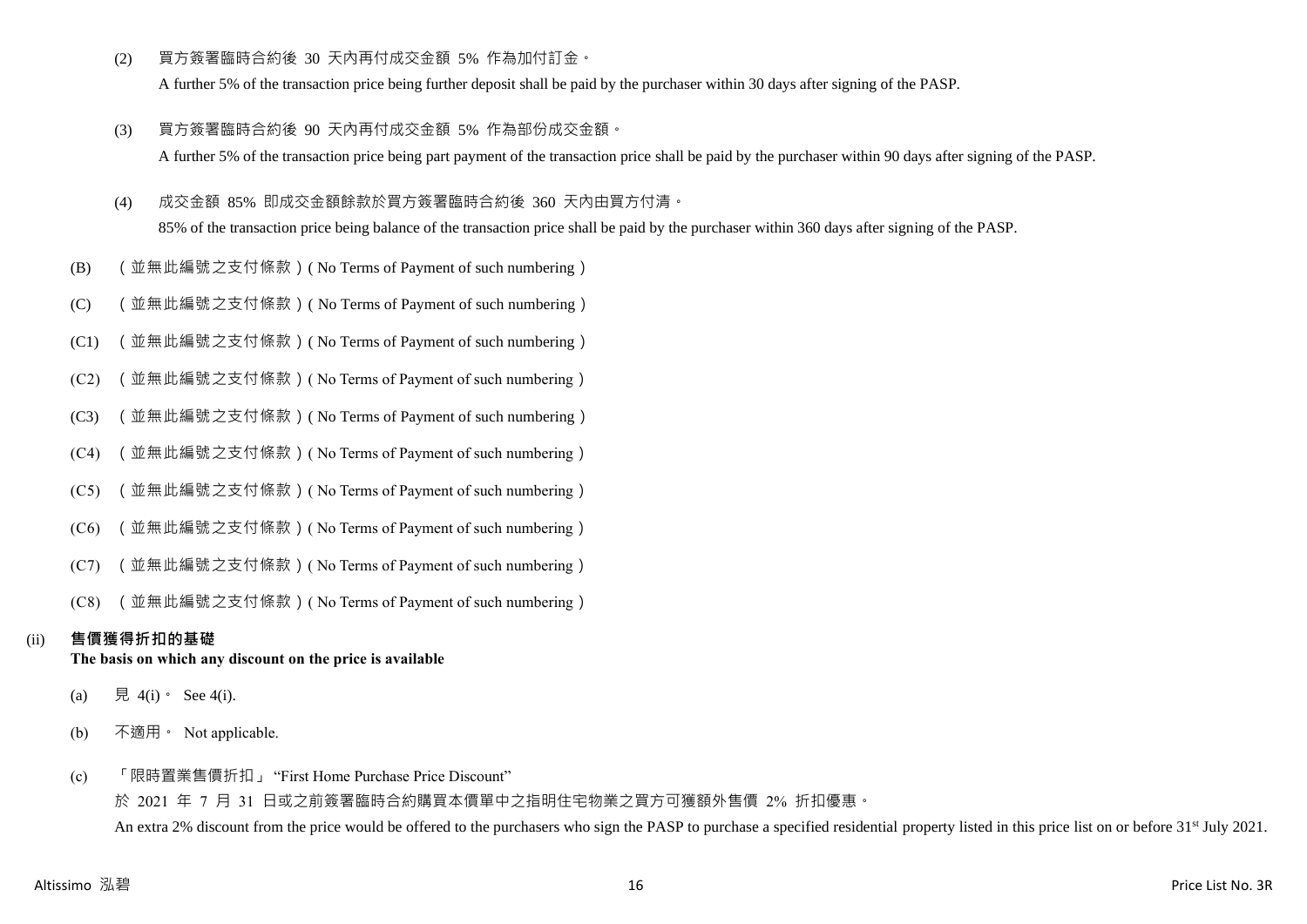# (d) 員工置業折扣 Staff Purchasing Discount

如買方(或構成買方之任何人士)屬任何「員工合資格人士」,並且沒有委任地產代理就購入住宅物業代其行事,可獲額外 5%售價折扣優惠,折扣優惠受相關公司內部條款約 束。

If the purchaser (or any person comprising the purchaser) is a "Qualified Staff", provided that the purchaser did not appoint any estate agent to act for him/her in the purchase of the residential property, an extra 5% discount on the Price would be offered, subject to the internal regulation of Respective Related Parties.

「員工合資格人士」指碧桂園控股有限公司及其附屬公司、宏安集團有限公司及其附屬公司、宏安地產有限公司、位元堂藥業控股有限公司、易易壹金融集團有限公司、中 國農產品交易有限公司或中國建築國際集團及其附屬公司之任何董事、員工及其直系親屬(任何個人的配偶、父母、子女、兄弟及姐妹為該個人之「直系親屬」,惟須提供令 賣方滿意的有關證明文件 以茲證明有關關係,且賣方對是否存在近親關係保留最終決定權)。

"Qualified Staff" means any director or employee (and his/her close family member (a spouse, parent, child, brother and sister of a person is a "close family member" of that person provided that the relevant supporting documents to the satisfaction of the Vendor must be provided to prove the relationship concerned and that the Vendor reserves the final right to decide whether or not such relationship exists)) of any of Country Garden Holdings Company Limited and its subsidiaries, Wang On Group Limited and its subsidiaries, Wang On Properties Limited, Wai Yuen Tong Medicine Holdings Limited, Easy One Financial Group Limited, China Agri-Products Exchange Limited and China State Construction International Holdings Ltd. and its subsidiaries.

買方須在遞交購樓意向登記表格時或前提供令賣方滿意的證據証明其為「員工合資格人士」及(如適用)直系親屬關係,賣方就相關買方是否「員工合資格人士」及(如適 用)存在直系親屬關係有最終決定權,而賣方之決定為最終及對買方具有約束力。

The purchaser shall on or before submission of the Registration of Intent form on the spot provide evidence for proof of being a (if applicable) "Qualified Staff" to the satisfaction of the Vendor and in this respect the Vendor shall have absolute discretion and the Vendor's decision shall be final and binding on the purchaser.

- (e) 不適用。 Not applicable.
- (f) 不適用。 Not applicable.

(g) "Countrygardenhk" Instagram 帳戶跟隨優惠 "Countrygardenhk" Instagram Account Follows' Discount

凡於簽署臨時買賣合約前跟隨 "countrygardenhk" Instagram 帳戶的買家,可獲 1% 售價折扣優惠。 A 1% discount from the Price would be offered to a Purchaser who has followed the "countrygardenhk" Instagram account before signing the Preliminary Agreement for Sale and Purchase.

- (h) 不適用。 Not applicable.
- (i) 不適用。 Not applicable.
- (j) 「5 年管理費減免」優惠 "5-Years Management Fee Subsidy"Discount

於 2021 年 5 月 7 日起,首 10 名簽署臨時合約購買發展項目住宅物業 ( 不論列於本價單或任何其他價單內 ) 之買方, 可享有下列售價折扣優惠作為 「5 年管理費減免」優 惠:

The first ten  $(10)$  purchasers who purchase the specified residential properties in the Development and sign the PASP thereof from  $7<sup>th</sup>$  May 2021 (whether the specified residential property is included in this price list or any other price lists) will enjoy the "5-Years Management Fee Subsidy " Discount as listed below as discount on the Price:

每個購買之三房住宅物業:港幣 \$240,000 For each three-bedroom residential property purchased: HK\$240,000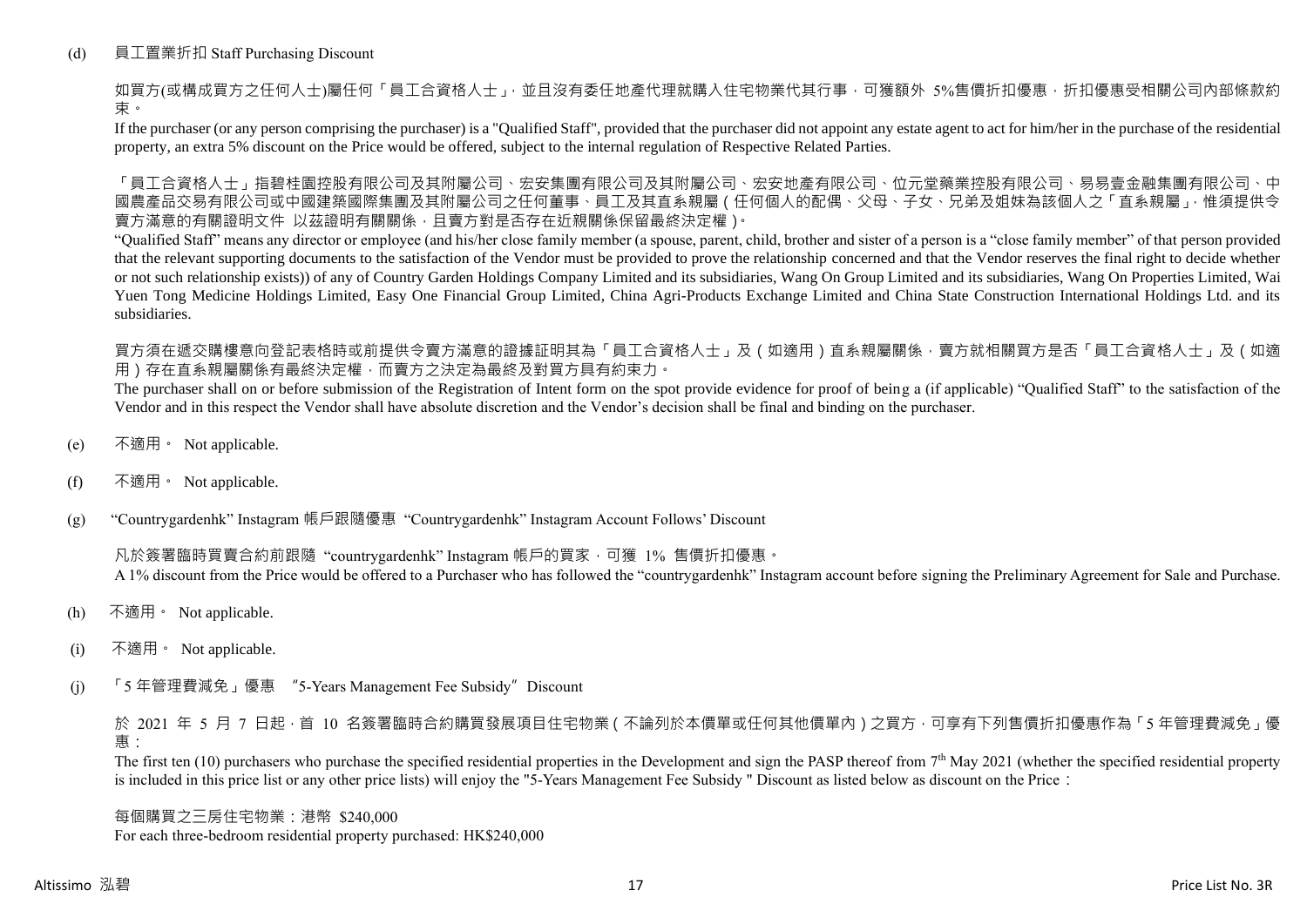- (k) 不適用 · Not applicable.
- (l) 不適用。 Not applicable.
- (m) 「入伙傢私補貼」優惠 "New Home Furniture Subsidy" Benefit

於 2021 年 5 月 7 日起 · 首 5 名簽署臨時合約購買發展項目住宅物業 ( 不論列於本價單或任何其他價單內 ) 之買方 · 可享有以下其中一項優惠 ( 買方必須於簽署臨時合約 時決定選用以下其中一項優惠,其後不得更改)作為「入伙傢私補貼」優惠:

The first five (5) purchasers who purchase the specified residential properties in the Development and sign the PASP thereof from  $7<sup>th</sup>$  May 2021 (whether the specified residential property is included in this price list or any other price lists) will enjoy one of the benefits set out below (the Purchaser must choose one of the benefits upon signing of the PASP and must not change his/her choice thereafter) as the "New Home Furniture Subsidy" Benefit:

(1) 總值港幣 \$160,000 元之「Francfranc」、「Tree」或「Indigo」傢私禮券。上述傢私禮券之使用(包括使用期限等)受商品提供者所訂之條款及條件限制。有關傢私禮 券會於住宅物業之買賣成交時或之後交付予買方。詳情以相關交易文件條款作準(包括但不限於買方須依照正式合約訂定的日期付清所購住宅物業每一期成交金額價 款及餘款);或

Furniture coupon(s) of "Francfranc", "Tree" or "Indigo" with a total value of HK\$160,000.00. The use of the aforesaid furniture coupon(s) (including validity period, etc) is subject to the terms and conditions prescribed by the relevant supplier. The furniture coupon(s) will be delivered to the Purchaser on or after completion of the sale and purchase of the residential property. Subject to the terms and conditions of the relevant transaction document(s) (including without limitation that the Purchaser shall settle each instalment and the balance of the transaction price according to the respective dates stipulated in the ASP); or

- (2) 港幣\$140,000 元之售價折扣 HK\$140,000 discount on the Price
- (n) 「印花稅津貼」優惠 "Subsidy of Stamp Duty" Benefit:

於 2021 年 5 月 7 日起,首 10 名簽署臨時合約購買發展項目住宅物業(不論列於本價單或任何其他價單內)之買方,可獲額外售價之 1% 折扣作為「印花稅津貼」優惠。 The first ten (10) purchasers who purchase the specified residential properties in the Development and sign the PASP thereof from  $7<sup>th</sup>$  May 2021 (whether the specified residential property is included in this price list or any other price lists) will enjoy an extra 1% discount on the Price as the "Subsidy of Stamp Duty" Benefit.

(o) 「雙重置業」至尊優惠 "Buy More, Save More" Discount

於 2021 年 5 月 7 日起,首 5 名符合條件並簽署臨時合約購買發展項目住宅物業 ( 不論列於本價單或任何其他價單內 ) 之買方,可享有以下優惠作為「雙重置業」優惠 : The first five (5) purchasers who satisfy the conditions set out below and purchase the specified residential properties in the Development and sign the PASP thereof from  $7<sup>th</sup>$  May 2021 (whether the specified residential property is included in this price list or any other price lists) will enjoy the below benefits as the "Buy More, Save More" Discount:

- (1) 如買方及其直系親屬同時簽署臨時買賣合約以購入2間發展項目住宅物業,則購入較低成交金額住宅物業的買方可享有額外售價之5%的折扣。該兩個住宅物業的買方 可為不同的人士,但必須提供令賣方滿意的有效證明文件以證明其直系親屬之關係。「直系親屬」指個人的配偶、父母、子女及兄弟姊妹;或 If a purchaser and his/her immediate family member(s) enter into Preliminary Agreements for Sale and Purchase for purchase of two (2) residential properties at the same time, a 5% discount on the Price will be offered to the purchaser of the residential property of lower transaction price. The Purchasers of the two residential properties can be different persons provided that they shall provide valid supporting documents to the satisfaction of the Vendor to prove the relationship of "immediate family member". "Immediate family member" shall mean spouse, parent, child/children and sibling of an individual; or
- (2) 如買方為發展項目住宅物業現時業主本人再次購買住宅物業,或為其直系親屬通過其推薦購買發展項目住宅物業,則本次購買的買方可享有額外售價之5%的折扣。相 關人士必須提供令賣方滿意的有效證明文件以證明其直系親屬之關係。「直系親屬」指個人的配偶、父母、子女及兄弟姊妹。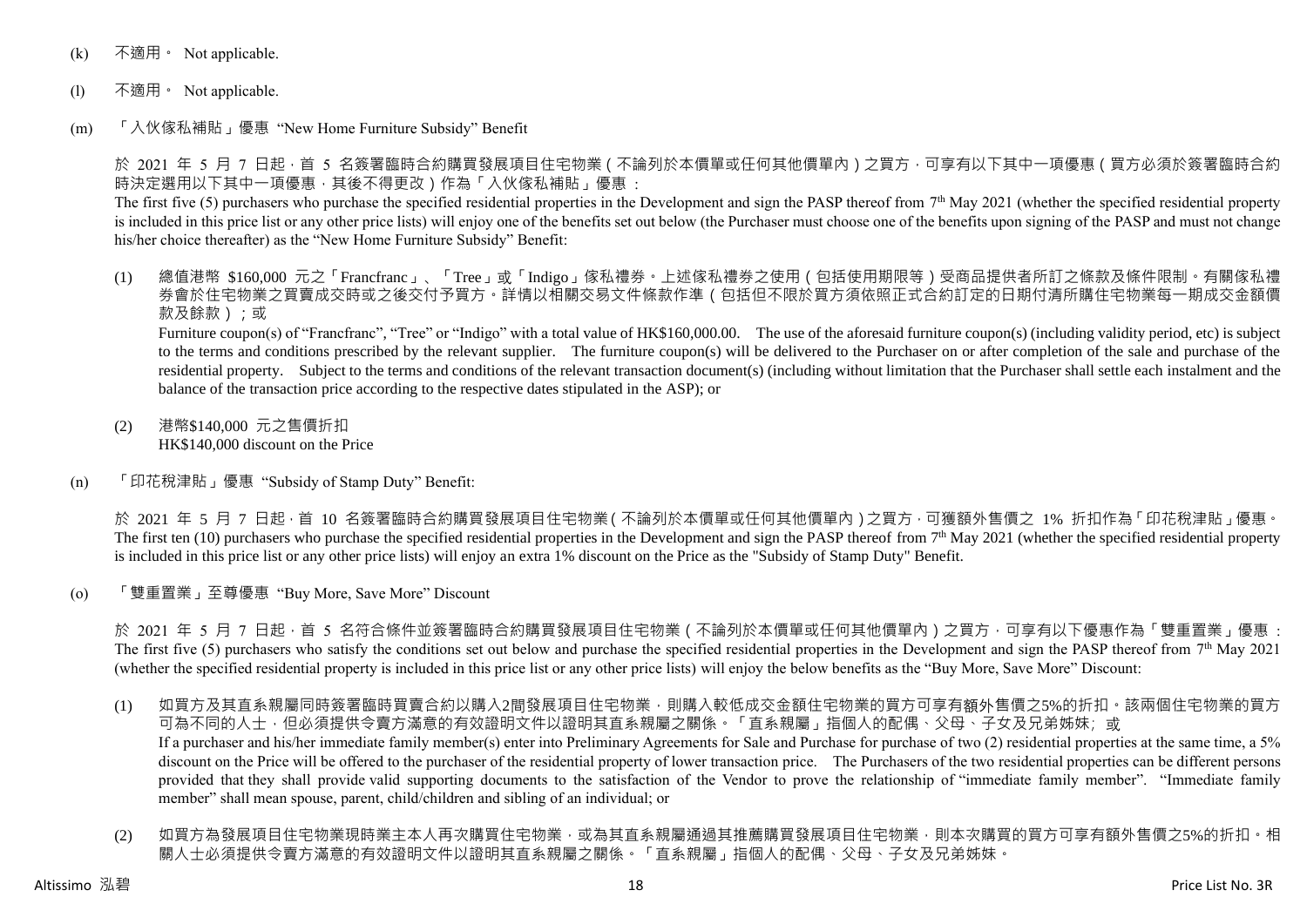If a current owner of residential property(ies) of the Development purchases another residential property, or his/her immediate family member(s) purchase(s) a residential property of the Development through the recommendation of that owner, a 5% discount on the Price will be offered to the purchaser this time. The relevant individuals shall provide valid supporting documents to the satisfaction of the Vendor to prove the relationship of "immediate family member". "Immediate family member" shall mean spouse, parent, child/children and sibling of an individual.

# (iii) **可就購買發展項目中的指明住宅物業而連帶獲得的任何贈品、財務優惠或利益**

**Any gift, or any financial advantage or benefit, to be made available in connection with the purchase of a specified residential property in the Development**

- (a) 見 4(i) 及 4(ii)。 See 4(i) and 4(ii)
- (b) 不適用。 Not applicable.
- (c) 不適用。 Not applicable.
- (d) 不適用。 Not applicable.
- (e)  $\bar{A}$ 適用 · Not applicable.
- (f) 不適用。 Not applicable.
- $(g)$  不適用 Not applicable.
- (h) 101第一按揭貸款 101 First Mortgage Loan

**只適用於選用第 (4)(i)(A5) 及 (A6) 段之付款計劃。Only applicable to payment plan under paragraphs (4)(i)(A5) and (A6) . 只適用於屬自然人的買方。 Only applicable to purchasers who are natural persons.**

買方可向賣方介紹之財務機構或賣方指定的其它公司 (「介紹之第一承按人」) 申請最高達成交金額之 70% 之第一按揭 (「101 第一按揭貸款」)。101 第一按揭貸款及其申 請受以下條款及條件規限:

The purchaser may apply to the financial institution referred by the Vendor or any other company designated by the Vendor (the "Referred First Mortgagee") for first mortgage with a maximum loan amount equivalent to 70% of the transaction price (the "101 First Mortgage Loan"). 101 First Mortgage Loan and its application are subject to the following terms and conditions:

(1) 買方必須於買賣合約內訂明的付清成交金額餘額之日前最少 75 日書面向介紹之第一承按人申請 101 第一按揭貸款。

The purchaser shall make a written application to the Referred First Mortgage for 101 First Mortgage Loan not less than 75 days before the date of settlement of the balance of the transaction price as specified in the agreement for sale and purchase.

(2) 如買方選用 (4)(i)(C5) 段之付款計劃並申請 101 第一按揭貸款,成交金額將會增加 3.5%,買方必須於申請時向賣方繳付 (a) 截至申請日期當日按照買賣合約訂明及按新 成交金額計算之應付部份與 (b) 原來成交金額已付部份之差額。為免存疑,更改後之成交金額將以進位到最接近的千位數計算。買方亦須就此簽立一份有關住宅物業之補 充合約以更改成交金額及支付條款,有關之律師費用及雜費概由買方負責。

If payment plan under paragraph  $(4)(i)(C5)$  is opted by the purchaser and the purchaser applies for the 101 First Mortgage Loan, the transaction price shall be increased by 3.5% and the difference between (a) amount payable under the ASP calculated by reference to the new transaction price as at the date of application and (b) amount of original transaction price paid by the purchaser shall be payable by the purchaser to the Vendor upon application. For avoidance of doubt, the new transaction price will be rounded up to the nearest thousand. The purchaser shall also sign a supplemental agreement in respect of the residential property to vary the transaction price and the terms of payment, all relevant legal costs and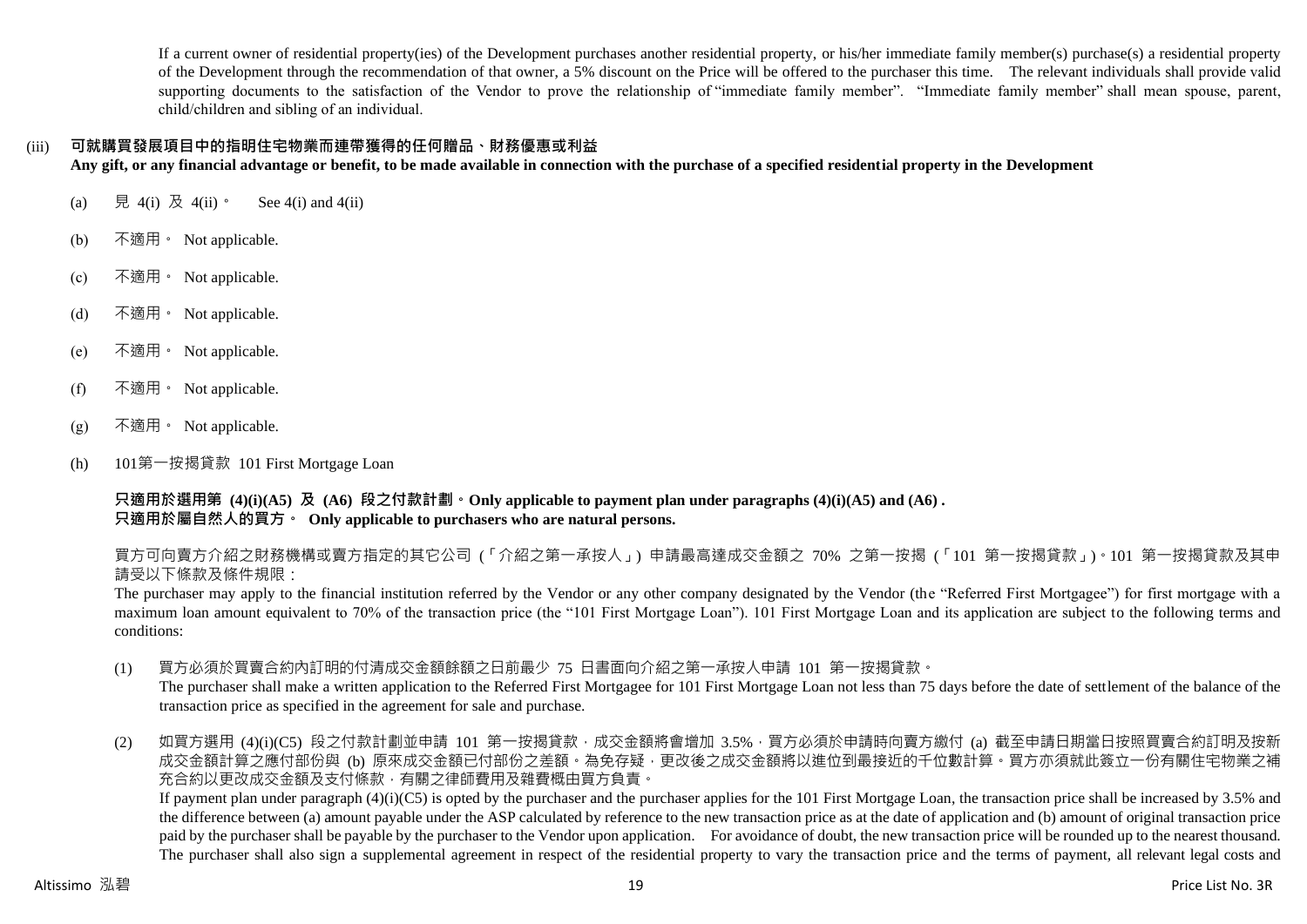disbursements of which shall be borne by the purchaser solely.

(3) 如買方最終並無選用「101 第一按揭貸款」,買方可在住宅物業買賣成交後 1 個月内向賣方遞交書面申請成交金額回贈,賣方將會在收到買方之書面申請後 1 個月内給予 買方同等金額之成交金額回贈。

If the Purchaser eventually does not utilize the 101 First Mortgage Loan, the purchaser may, within 1 month after completion of sale and purchase of the residential property, submit a written application to the Vendor for a transaction price rebate. The Vendor will provide to the purchaser the transaction price rebate in the amount equivalent to the said part payment within 1 month after receiving the written application from the purchaser..

(4) 101 第一按揭貸款的最高金額為成交金額的 70% (若買方為香港永久性居民) 或 60% (若買方為非香港永久性居民),貸款金額不可超過應繳付之成交金額餘額。介紹之第 一承按人因應買方及其擔保人 (如適用) 的信貸評估,對實際批出予買方的貸款金額作出決定。

The maximum 101 First Mortgage Loan amount shall be 70% of the transaction price (if purchaser is Hong Kong permanent residents) or 60% of the transaction price (if purchaser is not Hong Kong permanent residents), provided that the loan amount shall not exceed the balance of the transaction price payable. The Referred First Mortgagee will decide the loan amount to be granted to the purchaser after considering the result of the credit assessment of the purchaser and his guarantor (if applicable).

(5) 101 第一按揭貸款年期最長為 25 年。

The maximum tenor of the 101 First Mortgage Loan shall not exceed 25 years.

- (6) 101 第一按揭貸款以住宅物業之第一法定按揭作抵押。 The 101 First Mortgage Loan shall be secured by a first legal mortgage over the residential property.
- (7) 101 第一按揭貸款年期首 24 個月的年利率為介紹之第一承按人不時報價之最優惠利率減 4.5%。 The annual interest rate of the 101 First Mortgage Loan for the first 24 months shall be at 4.5% below the Best Lending Rate as quoted by the Referred First Mortgagee from time to time.
- (8) 101 第一按揭貸款年期第 25 個月及其後之年利率為介紹之第一承按人不時報價之最優惠利率。 The annual interest rate of the 101 First Mortgage Loan from the 25<sup>th</sup> month and thereafter shall be the Best Lending Rate as quoted by the Referred First Mortgagee from time to time.
- (9) 「最優惠利率」由介紹之第一承按人決定,現為年利率 5.5%。 The Best Lending Rate is determined by the Referred First Mortgagee. The current Best Lending Rate is 5.5% per annum.
- (10) 買方於按揭首 24 個月只需就 101 第一按揭貸款向介紹之第一承按人繳付利息,其後則須照常連本帶息供款。 The purchaser shall only pay the interest of the 101 First Mortgage Loan to the Referred First Mortgagee in the first 24 months and shall repay the principal amount and interest as usual for the rest of the term of the 101 First Mortgage Loan.
- (11) 買方須按月分期償還 101 第一按揭貸款。 The purchaser shall repay the 101 First Mortgage Loan by monthly instalments.
- (12) 101 第一按揭貸款申請的審批由介紹之第一承按人全權負責。介紹之第一承按人對是否批出見證明日按揭貸款有最終決定權。 The Referred First Mortgagee shall be solely responsible to determine whether to approve the purchasers' application for the 101 First Mortgage Loan. The Referred First Mortgagee shall have the final right to decide whether or not to grant the 101 First Mortgage Loan.
- (13) 所有 101 第一按揭貸款之法律文件必須由賣方或介紹之第一承按人指定之律師行辦理,買方須負責支付一切有關之律師費用及雜費。買方可選擇自行聘用律師作為其代表 律師,在此情況下,買方亦須負責其代表律師有關處理 101 第一按揭貸款的律師費用及雜費。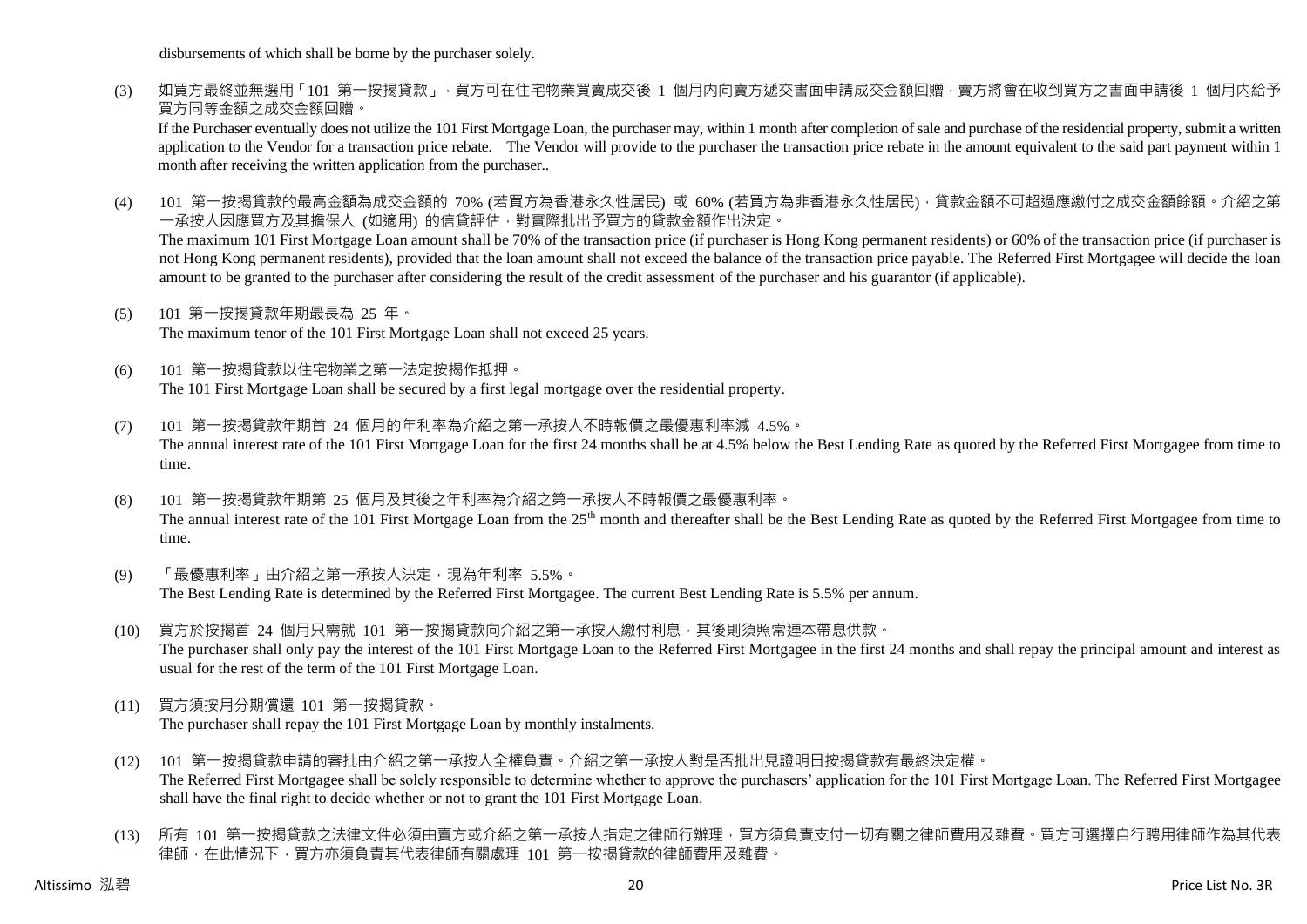All legal documents of the 101 First Mortgage Loan shall be prepared and handled by the solicitors designated by the Vendor or the Referred First Mortgagee and all relevant legal costs and disbursements shall be borne by the purchaser solely. The purchaser may choose to instruct his own solicitors to act for him and in such event, the purchaser shall also bear his own solicitors' legal costs and disbursements relating to the 101 First Mortgage Loan.

(14) 買方須按介紹之第一承按人的要求提供一切所需文件以證明其還款能力,所需文件包括但不限於買方及其擔保人 (如適用) 的信貸報告、收入證明、銀行紀錄及借貸紀錄(包 括其他貸款,如有)。

The purchaser shall upon request by the Referred First Mortgagee provide all necessary documents to prove his repayment ability, the necessary documents shall include but not limited to credit report, income proof, bank records and borrowing records (including other loans, if any) of the purchaser and his guarantor(s) (if applicable).

(15) 不論 101 第一按揭貸款獲批與否,買方仍須按買賣合約完成住宅物業的買賣及繳付全數成交金額。

Irrespective of whether the 101 First Mortgage Loan is granted or not, the purchaser shall complete the purchase of the residential property and shall pay the transaction price in full in accordance with the agreement for sale and purchase.

(16) 101 第一按揭貸款受其他條款及細則約束。

The 101 First Mortgage Loan is subject to other terms and conditions.

(17) 101 第一按揭貸款純為介紹之第一承按人與買方之交易。買方與介紹之第一承按人之任何轇輵,一概與賣方及碧桂園(香港)地產代理有限公司無關。以上關於 101 第一按 揭貸款的資料不構成亦不能被視為賣方或任何其他人士就 101 第一按揭貸款作出的陳述、保證、承諾、要約或買賣合約之條款。賣方及碧桂園(香港)地產代理有限公司在任何情況 下均無需就 101 第一按揭貸款向買方承擔任何責任。

The 101 First Mortgage Loan is a transaction between the Referred First Mortgagee and the purchaser only. The Vendor and Country Garden (Hong Kong) Property Agency Limited shall not be involved in any dispute between the purchaser and the Referred First Mortgagee. The above information of the 101 First Mortgage Loan shall not be regarded as any representation, guarantee, warranty, offer or terms of the agreement for sale and purchase made by the Vendor or any other parties. Under no circumstance shall the Vendor and Country Garden (Hong Kong) Property Agency Limited be liable to the purchaser in respect of the 101 First Mortgage Loan.

(i) 101 第二按揭貸款 101 Second Mortgage Loan

# **只適用於選用第 (4)(i)(A5) 及 (A6) 段之付款計劃。Only applicable to payment plan under paragraphs (4)(i)(A5) and (A6) . 只適用於屬自然人的買方。 Only applicable to purchasers who are natural persons.**

買方可向賣方介紹之財務機構或賣方指定的其它公司 (「介紹之第二承按人」) 申請最高達成交額之 15% 之第二按揭 (「101 第二按揭貸款」),基本條款如下: The Purchaser may apply to the financial institution referred by the Vendor or any other company designated by the Vendor (the "Referred Second Mortgagee") for second mortgage with a

maximum loan amount equivalent to 15% of the transaction price (the "101 Second Mortgage Loan"). The 101 Second Mortgage Loan and its application are subject to the following terms and conditions:

- (1) 買方必須於買賣合約內訂明的付清售價餘額之日前最少 75 日書面向介紹之第二承按人申請 101 第二按揭貸款。買方如欲申請 101 第二按揭貸款,需同時申請 101 第一 按揭貸款,即買方不可只申請 101 第二按揭貸款而不申請 101 第一按揭貸款。 The purchaser shall make a written application to the Referred Second Mortgagee for 101 Second Mortgage not less than 75 days before the date of settlement of the balance of the Purchase Price as specified in the agreement for sale and purchase. If the purchaser intends to apply for 101 Second Mortgage Loan, he must also apply for 101 First Mortgage Loan at the same time, that is to say, the purchaser cannot apply for 101 Second Mortgage Loan only but not applying for 101 First Mortgage Loan.
- (2) 101 第二按揭貸款的最高金額為成交金額的 15%,101 第一按揭貸款及 101 第二按揭貸款總金額不可超過有關住宅物業成交金額之 85%。介紹之第二承按人會因應買方及其 擔保人 (如適用) 的信貸評估, 對實際批出予買方的貸款金額作出決定。 The maximum 101 Second Mortgage Loan amount shall be 15% of the transaction price, provided that the total loan amount of the 101 First Mortgage Loan and the 101 Second Mortgage Loan shall not exceed 85% of the transaction price of the relevant residential property. The Referred Second Mortgagee will decide the loan amount to be granted to the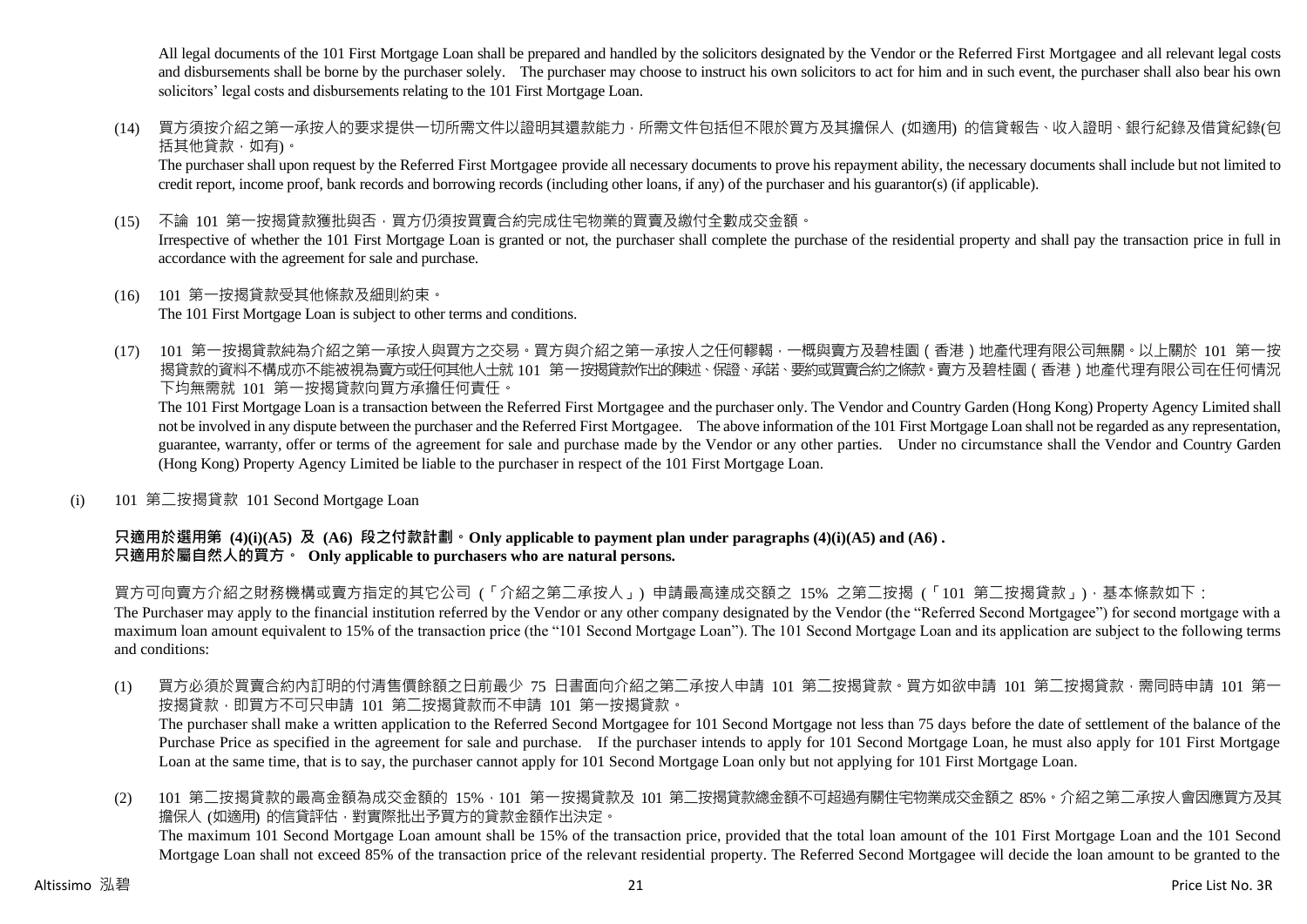purchaser after considering the result of the credit assessment of the purchaser and his guarantor (if applicable).

- (3) 101 第二按揭貸款年期最長為 3 年。 The maximum tenor of the 101 Second Mortgage Loan shall be 3 years.
- (4) 101 第一按揭貸款及 101 第二按揭貸款申請將由有關承按機構獨立處理。 The applications for 101 First Mortgage Loan and the 101 Second Mortgage Loan will be processed by the relevant mortgagees independently.
- (5) 101 第二按揭貸款全期豁免利息。 The 101 Second Mortgage Loan shall be free of interest for the whole mortgage period.
- (6) 買方分 3 期支付 101 第二按揭貸款金額,所有期數金額均等。第 1 期於買方按買賣合約繳付成交金額餘額後 360 天內繳付,第 2 期於買方按買賣合約繳付成交金額餘額 後 720 天內繳付,最後一期於買方按買賣合約繳付成交金額餘額後 1,080 天內繳付。 The 101 Second Mortgage Loan amount shall be paid by the purchaser in 3 equal instalments. 1<sup>st</sup> instalment shall be paid by the purchaser within 360 days after the date of settlement of the balance of the transaction price as specified in the agreement for sale and purchase. The  $2<sup>nd</sup>$  instalment shall be paid by the purchaser within 720 days after the date of settlement of the balance of the transaction price as specified in the agreement for sale and purchase. The final instalment shall be paid by the purchaser within 1,080 days after the date of settlement of the balance of the transaction price as specified in the agreement for sale and purchase.
- (7) 101 第二按揭第貸款申請的審批由介紹之第二承按人全權負責。介紹之第二承按人對是否批出 101 第二按揭貸款有最終決定權。 The Referred Second Mortgagee shall be solely responsible to determine whether to approve the purchasers' application for the 101 Second Mortgage Loan. The Referred Second Mortgagee shall have the final right to decide whether or not to grant the 101 Second Mortgage Loan.
- (8) 所有 101 第二按揭貸款之法律文件必須由賣方或介紹之第二承按人指定之律師行辦理,買方須負責支付一切有關之律師費用及雜費。買方可選擇自行聘用律師作為其代表 律師,在此情況下,買方亦須負責其代表律師有關處理 101 第二按揭貸款的律師費用及雜費。 All legal documents of the 101 Second Mortgage Loan shall be prepared and handled by the solicitors designated by the Vendor or the Referred Second Mortgagee and all relevant legal costs and disbursements shall be borne by the purchaser solely. The purchaser may choose to instruct his own solicitors to act for him and in such event, the purchaser shall also bear his own solicitors' legal costs and disbursements relating to the 101 Second Mortgage Loan.
- (9) 買方須按介紹之第二承按人的要求提供一切所需文件以證明其還款能力,所需文件包括但不限於買方及其擔保人 (如適用) 的信貸報告、收入證明、銀行紀錄及借貸紀錄 (包 括其他貸款,如有)。

The purchaser shall upon request by the Referred Second Mortgagee provide all necessary documents to prove his repayment ability, the necessary documents shall include but not limited to credit report, income proof, bank records and borrowing records (including other loans, if any) of the purchaser and his guarantor(s) (if applicable).

- (10) 不論 101 第二按揭貸款獲批與否,買方仍須按買賣合約完成住宅物業的買賣及繳付全數成交金額。 Irrespective of whether the 101 Second Mortgage Loan is granted or not, the purchaser shall complete the purchase of the residential property and shall pay the transaction price in full in accordance with the agreement for sale and purchase.
- (11) 101 第二按揭貸款受其他條款及細則約束。

The 101 Second Mortgage Loan is subject to other terms and conditions.

(12) 101 第二按揭貸款純為介紹之第二承按人與買方之交易。買方與介紹之第二承按人之任何轇輵,一概與賣方及碧桂園(香港)地產代理有限公司無關。以上關於 101 第二按揭貸款的 資料不構成亦不能被視為賣方或任何其他人士就 101 第二按揭貸款作出的陳述、保證、承諾、要約或買賣合約之條款。賣方及碧桂園(香港)地產代理有限公司在任何情況下均無 需就 101 第二按揭貸款向買方承擔任何責任。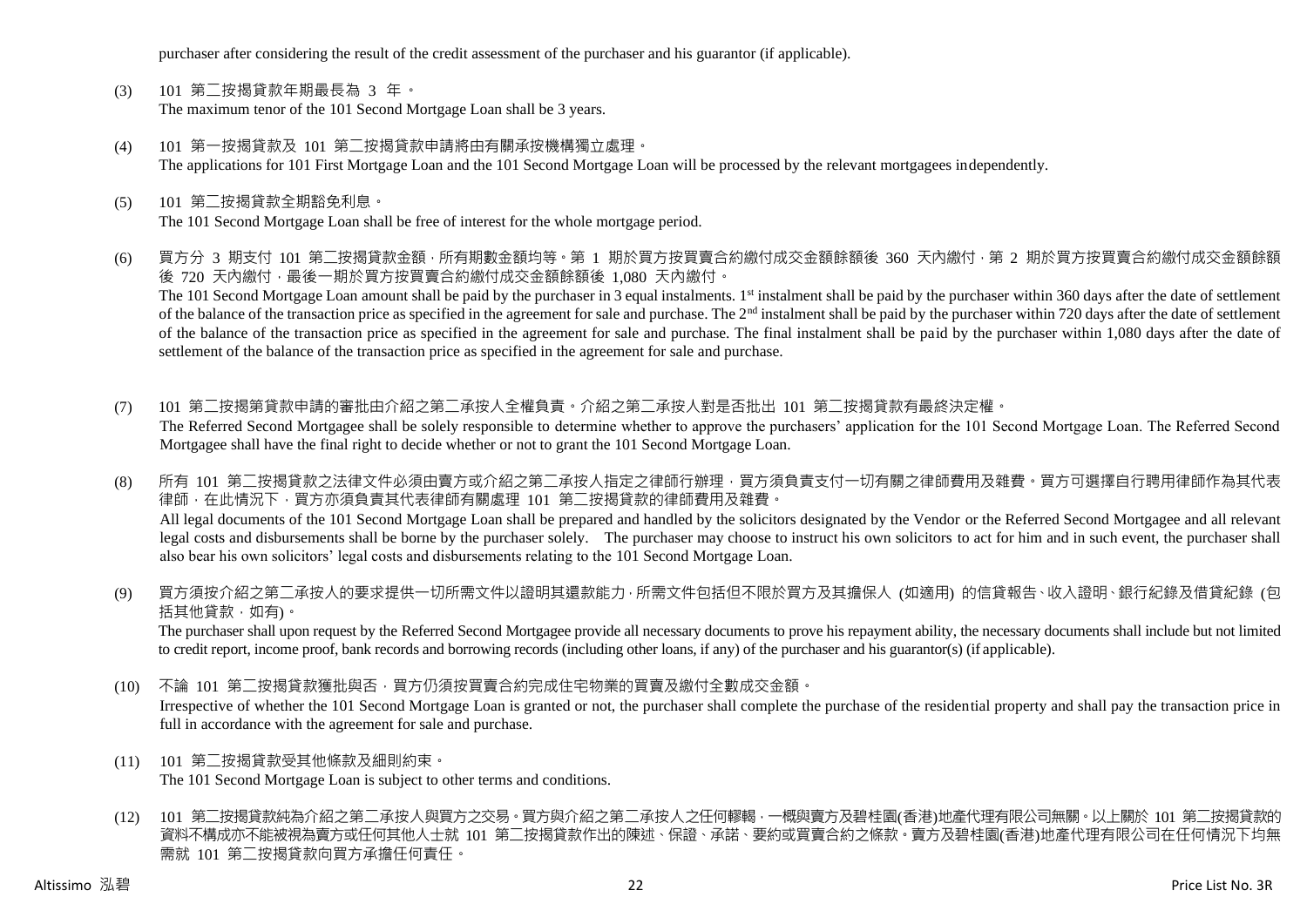The 101 Second Mortgage Loan is a transaction between the Referred Second Mortgagee and the purchaser only. The Vendor and Country Garden (Hong Kong) Property Agency Limited shall not be involved in any dispute between the purchaser and the Referred Second Mortgagee. The above information of the 101 Second Mortgage Loan shall not be regarded as any representation, guarantee, warranty offer or terms of the agreement for sale and purchase made by the Vendor or any other parties. Under no circumstance shall the Vendor and Country Garden (Hong Kong) Property Agency Limited be liable to the purchaser in respect of the 101 Second Mortgage Loan.

(j) 「成交金額 30% 第二按揭」 "Second Mortgage for 30% of the transaction price"

# **只適用於購買三房住宅物業,及選用第 (4)(i)(A5) 段或第 (4)(i)(A6) 段之付款計劃的買方。**

**Only applicable to purchasers of three-bedroom residential property(ies) and choosing payment plan under paragraph (4)(i)(A5) or (4)(i)(A6) .**

# **只適用於屬自然人的買方。**

#### **Only applicable to purchasers who are natural persons.**

買方可向賣方介紹之財務機構或賣方指定的其它公司 (「介紹之第二承按人」) 申請最高達成交額之 30% 之第二按揭貸款 (「第二按揭貸款」),基本條款如下:

The Purchaser may apply to the financial institution referred by the Vendor or any other company designated by the Vendor (the "Referred Second Mortgagee") for second mortgage with a maximum loan amount equivalent to 30% of the transaction price (the "Second Mortgage Loan"). The Second Mortgage Loan and its application are subject to the following terms and conditions:

- (1) 買方必須於付清成交金額餘款之日起計最少 60 日前以指定的申請書向介紹之第二承按人申請第二按揭貸款。 The purchaser(s) shall by prescribed form apply to the Referred Second Mortgagee for Second Mortgage Loan not less than 60 days before the due date of payment of the balance of transaction price.
- (2) 如買方選用 (4)(i)(A5) 段或第 (4)(i)(A6) 段之付款計劃並申請第二按揭貸款,成交金額將會增加 2%,買方必須於申請時向賣方繳付 (a) 截至申請日期當日按照買賣合 約訂明及按新成交金額計算之應付部份與 (b) 原來成交金額已付部份之差額為免存疑,更改後之成交金額將以進位到最接近的千位數計算。買方亦須就此簽立一份有關住 宅物業之補充合約以更改成交金額及支付條款,有關之律師費用及雜費概由買方負責。 If payment plan under paragraph (4)(i)(A5) or (4)(i)(A6) is opted by the purchaser and the purchaser applies for the Second Mortgage Loan, the transaction price shall be increased by 2% and the difference between (a) amount payable under the ASP calculated by reference to the new transaction price as at the date of application and (b) amount of original transaction price paid by the purchaser shall be payable by the purchaser to the Vendor upon application. For avoidance of doubt, the new transaction price will be rounded up to the nearest thousand. The purchaser shall also sign a supplemental agreement in respect of the residential property to vary the transaction price and the terms of payment, all relevant legal costs and disbursements of which shall be borne by the purchaser solely.
- (3) 如買方申請第二按揭貸款後 · 最終並無動用第二按揭貸款 · 買方將可獲得相等於原來成交金額2%的成交金額回贈 · 成交金額回贈將會於成交時直接用於支付部份成交金額 餘款。

If, after applying for the Second Mortgage Loan, the Purchaser eventually does not utilize the Second Mortgage Loan, the Purchaser will be entitled to a transaction price rebate equivalent to 2% of the original transaction price, which will be directly applied towards settlement of part of the balance of transaction price upon completion.

- (4) 買方須依照介紹之第二承按人之要求提供足夠之入息證明文件。 The purchaser shall provide sufficient proof of income in accordance with the requirements of the Referred Second Mortgagee.
- (5) 第二按揭貸款年期最長為 25 年或與第一按揭貸款同等年期,以較短者為準 The maximum tenor of Second Mortgage Loan shall be 25 years or the same tenor of first mortgage loan, whichever is the shorter.
- (6) 第二按揭貸款首 24 個月之年利率以介紹之第二承按人引用之最優惠利率 (P) 減 2.75% (P 2.75%) 計算。其後的年利率以最優惠利率 (P) 加 2% (P + 2%) 計算。 P 為 浮動利率,於本價單日期 P 為每年 5.375%。最終按揭利率以介紹之第二承按人審批結果而定,賣方並無就其作出,亦不得被視為就其作出任何不論明示或隱含之陳述、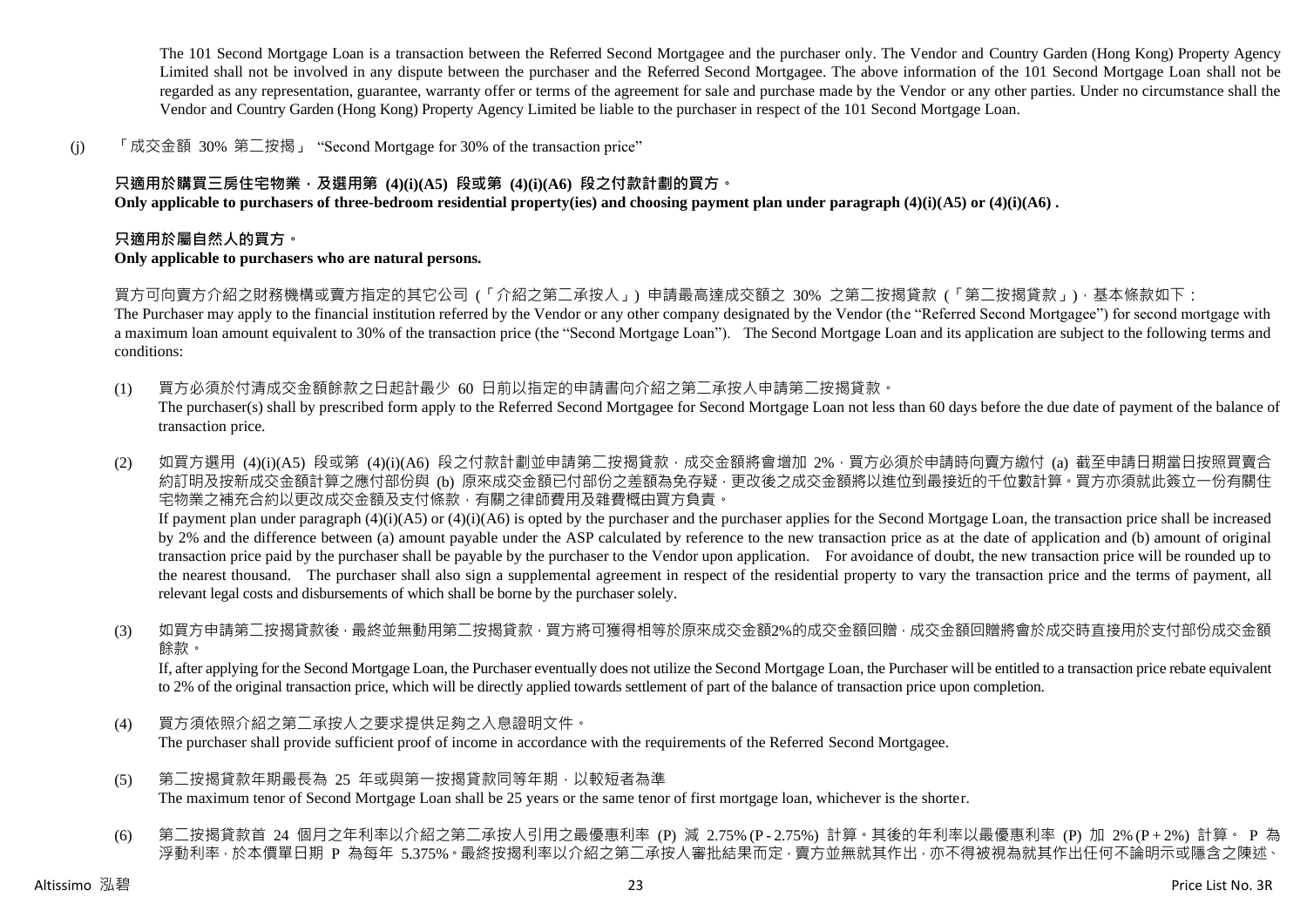承諾或保證。

The interest rate of the first 24 months of the Second Mortgage Loan shall be Prime Rate (P) quoted by the Referred Second Mortgagee minus 2.75% (P - 2.75%). The interest rate for the rest of the term of the Second Mortgage shall be Prime Rate (P) plus 2%  $(P + 2\%)$ . P is subject to fluctuation. P as at the date of this price list is 5.375% per annum. The final mortgage rate will be subject to final approval by the Referred Second Mortgagee. No representation, undertaking or warranty, whether express or implied, is given, or shall be deemed to have been given by the Vendor in respect thereof.

- (7) 第二按揭貸款最高金額為成交金額的 30%,惟第一按揭貸款及第二按揭貸款總金額不可超過成交金額或有關住宅物業的估價 (以較低者為準) 的 80%。 The maximum Second Mortgage Loan amount shall be 30% of the transaction price, but the total amount of the first mortgage loan and the Second Mortgage Loan together shall not exceed 80% of the transaction price or the valuation of the relevant residential property, whichever is the lower.
- (8) 第一按揭貸款銀行須為介紹之第二承按人所指定之銀行,買方並須首先得到該銀行書面同意辦理第二按揭貸款。 The first mortgagee bank shall be one which is nominated by the Referred Second Mortgagee. The purchaser(s) shall obtain the prior written consent from the first mortgagee bank for the application of Second Mortgage Loan.
- (9) 第一按揭貸款及第二按揭貸款申請將由有關承按機構獨立處理。 The applications for first mortgage loan and the Second Mortgage Loan will be processed by the relevant mortgagees independently.
- (10) 所有第二按揭貸款及其相關擔保之法律文件必須由介紹之第二承按人指定律師行辦理,買方及其擔保人 (如有) 須支付所有第二按揭貸款及其擔保相關之律師費及雜費。 All legal documents of the Second Mortgage Loan and its related guarantee shall be handled by the solicitors designated by the Referred Second Mortgagee and all legal costs and disbursement relating thereto shall be borne by the purchaser(s) and his/her/their guarantor(s) (if any).
- (11) 第二按揭貸款批出與否及其條款,介紹之第二承按人有最終決定權,其決定與賣方無關,賣方亦無需為此負責。不論貸款獲批與否,買方仍須按正式合約完成交易及 付 清成交金額餘款。

The approval or disapproval of the Second Mortgage Loan and terms thereof are subject to the final decision of the Referred Second Mortgagee. The decision is not related to the vendor and the vendor shall not be responsible therefor. Regardless the loan is granted or not, the purchaser(s) shall complete the sale and purchase in accordance with the ASP and pay the balance of the transaction price.

(12) 第二按揭貸款受其他條款及細則約束。

The Second Mortgage Loan is subject to other terms and conditions.

(13) 第二按揭貸款純為介紹之第二承按人與買方之交易。買方與介紹之第二承按人之任何轇輵,一概與賣方及碧桂園(香港)地產代理有限公司無關。以上關於第二按揭貸款的資料不構成 亦不能被視為賣方或任何其他人士就第二按揭貸款作出的陳述、保證、承諾、要約或買賣合約之條款。賣方及碧桂園(香港)地產代理有限公司在任何情況下均無需就第二按揭貸 款向買方承擔任何責任。

The Second Mortgage Loan is a transaction between the Referred Second Mortgagee and the purchaser only. The Vendor and Country Garden (Hong Kong) Property Agency Limited shall not be involved in any dispute between the purchaser and the Referred Second Mortgagee. The above information of the Second Mortgage Loan shall not be regarded as any representation, guarantee, warranty offer or terms of the agreement for sale and purchase made by the Vendor or any other parties. Under no circumstance shall the Vendor and Country Garden (Hong Kong) Property Agency Limited be liable to the purchaser in respect of the Second Mortgage Loan.

# (iv) **誰人負責支付買賣該發展項目中的指明住宅物業的有關律師費及印花稅**

**Who is liable to pay the solicitors' fees and stamp duty in connection with the sale and purchase of a specified residential property in the Development**

(a) 如買方選用賣方代表律師處理買賣合約、按揭及轉讓契,賣方同意支付買賣合約及轉讓契兩項法律文件之律師費用。如買方選擇另聘代表律師處理買賣合約、按揭及轉 讓契,買方及賣方須各自負責有關買賣合約及轉讓契兩項法律文件之律師費用。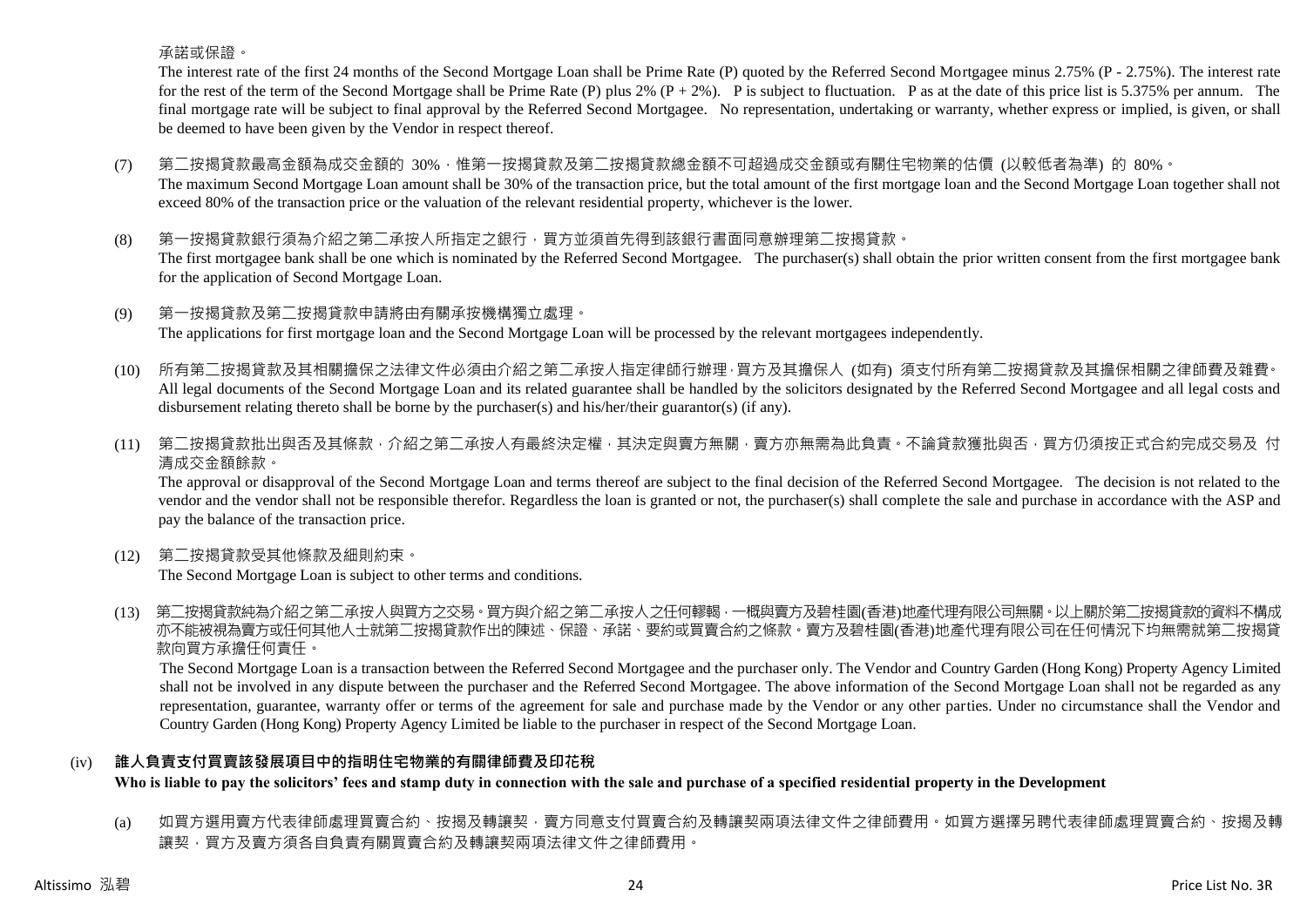If the purchaser appoints the vendor's solicitors to handle the agreement for sale and purchase, mortgage and assignment, the vendor agrees to bear the legal cost of the agreement for sale and purchase and the assignment. If the purchaser chooses to instruct his own solicitors to handle the agreement for sale and purchase, mortgage or assignment, each of the vendor and purchaser shall pay his own solicitors' legal fees in respect of the agreement for sale and purchase and the assignment.

(b) 買方須支付一概有關臨時買賣合約、買賣合約及轉讓契的印花稅(包括但不限於任何買方提名書或轉售(如有)的印花稅、額外印花稅、買家印花稅及任何與過期繳付任何 印花稅有關的罰款、利息及附加費等)。

All stamp duties on the preliminary agreement for sale and purchase, the agreement for sale and purchase and the assignment (including without limitation any stamp duty on, if any, nomination or sub-sale, any special stamp duty, any buyer's stamp duty and any penalty, interest and surcharge, etc. for late payment of any stamp duty) will be borne by the purchaser.

# (v) **買方須爲就買賣該發展項目中的指明住宅物業簽立任何文件而支付的費用**

**Any charges that are payable by a purchaser for execution of any document in relation to the sale and purchase of a specified residential property in the Development**

有關其他法律文件之律師費如:附加合約、買方提名書、有關樓宇交易之批地文件、大廈公契及其他樓契之核證費、查冊費、註冊費、圖則費及其他實際支出等等,均由買 方負責,一切有關按揭及其他費用均由買方負責。

All legal costs and charges in relation to other legal documents such as supplemental agreement, nomination, certifying fee for Government Lease, deed of mutual covenant and all other title documents, search fee, registration fee, plan fee and all other disbursements shall be borne by the purchaser. The purchase) shall also pay and bear the legal costs and disbursements in respect of any mortgage.

# 備註: 買方如因任何原因需更改支付條款,必須得賣方事先同意,並須向賣方繳付\$7,500 不可退還手續費及自付全部相關額外費用。

Remark: If a Purchaser would like to change the payment terms for whatever reasons, the prior consent of the Vendor must be obtained and a non-refundable administrative fee of \$7,500 shall be payable by the Purchaser to the Vendor and the Purchaser shall bear all related extra expenses.